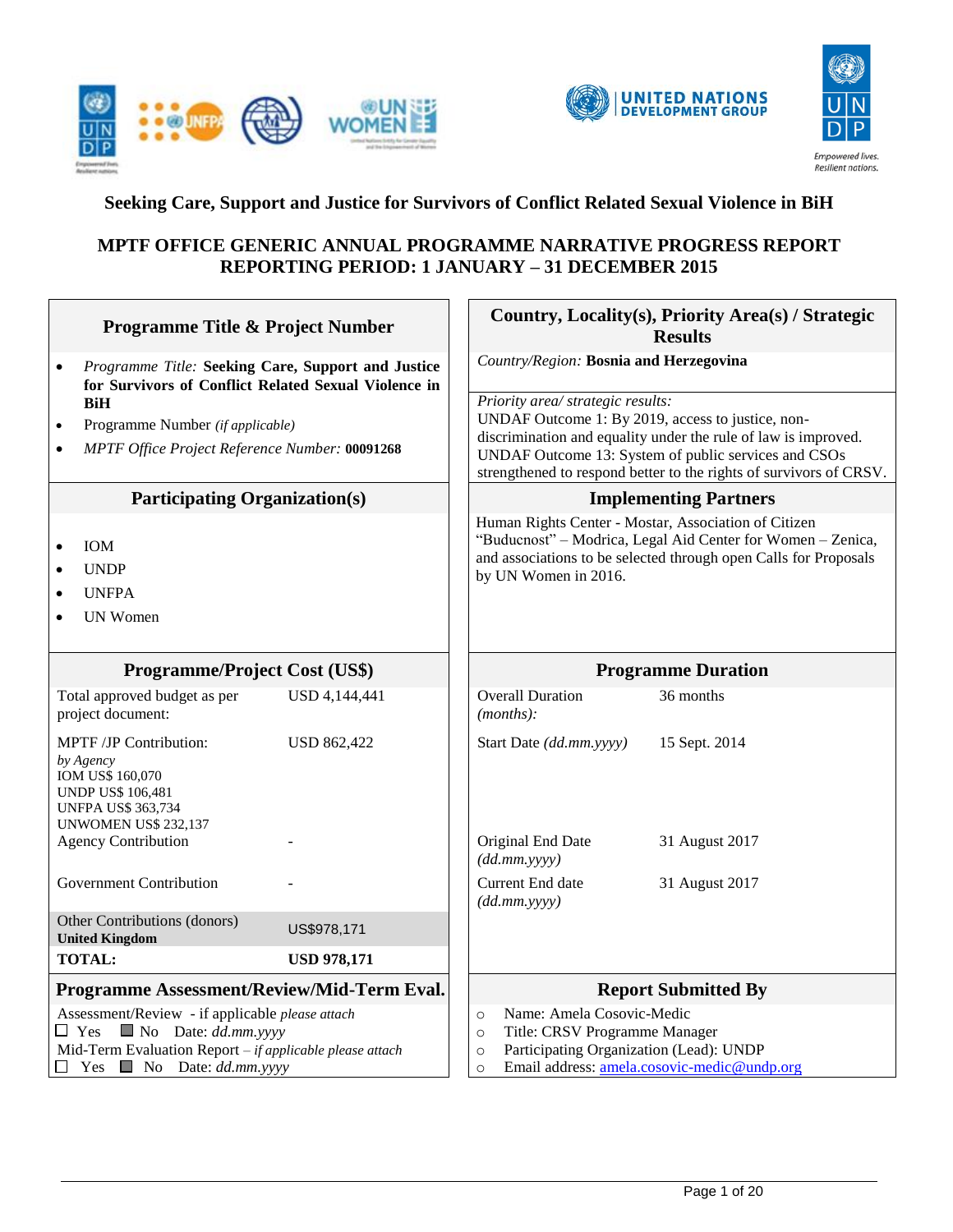# **ACRONYMS**

| <b>BD</b>        | <b>Brcko District</b>                                           |
|------------------|-----------------------------------------------------------------|
| <b>BIH</b>       | Bosnia and Herzegovina                                          |
| <b>CILA</b>      | Center for Information and Legal Aid Zvornik                    |
| CSO <sub>s</sub> | <b>Civil Society Organizations</b>                              |
| <b>CRSV</b>      | <b>Conflict-related Sexual Violence</b>                         |
| <b>FLA</b>       | Free Legal Aid                                                  |
| <b>FBIH</b>      | Federation of Bosnia and Herzegovina                            |
| <b>GBV</b>       | <b>Gender Based Violence</b>                                    |
| <b>IOM</b>       | <b>International Organization for Migration</b>                 |
| <b>MHRR</b>      | Ministry of Human Rights and Refugees of Bosnia and Herzegovina |
| <b>NGOs</b>      | Non-Governmental Organizations                                  |
| <b>PSOTC</b>     | <b>Peace Support Operations Training Centre</b>                 |
| <b>RS</b>        | Republika Srpska                                                |
| <b>SEE</b>       | South East Europe                                               |
| <b>SGBV</b>      | <b>Sexual and Gender Based Violence</b>                         |
| <b>ToT</b>       | Training of Trainers                                            |
| <b>UN</b>        | <b>United Nations</b>                                           |
| <b>UNCT</b>      | <b>United Nations Country Team</b>                              |
| <b>UNDP</b>      | <b>United Nations Development Programme</b>                     |
| <b>UNFPA</b>     | <b>United Nations Population Fund</b>                           |
| <b>UN Women</b>  | <b>United Nations Women</b>                                     |
| <b>VWS</b>       | Victim/Witness Support                                          |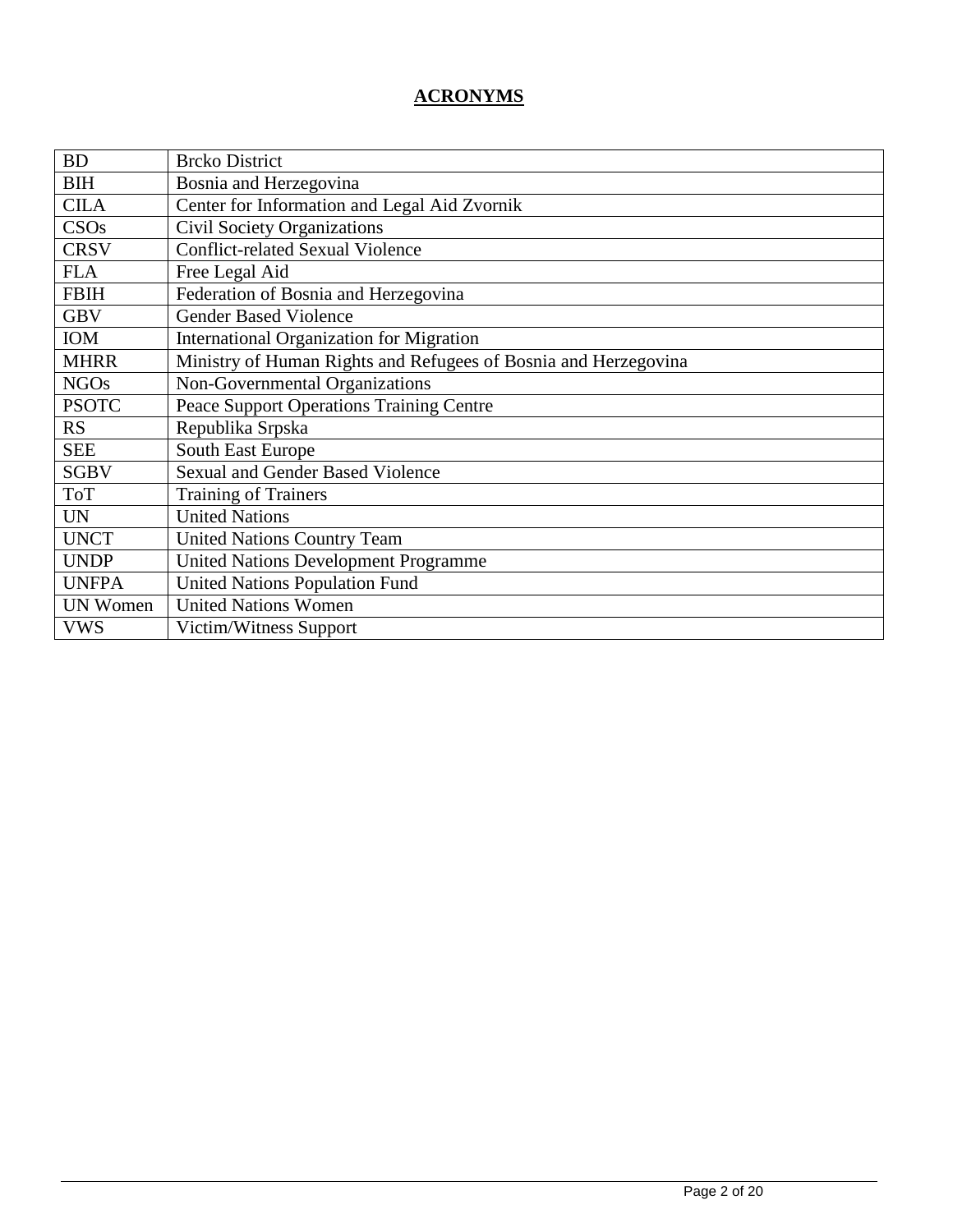This Consolidated Annual Progress Report under the Seeking Care, Support and Justice for Survivors of Conflict Related Sexual Violence in BiH Joint Programme covers the period from 1 January to 31 December, 2015. This report is in fulfilment of the reporting requirements set out in the Standard Administrative Arrangement (SAA) concluded with the Donor. In line with the Memorandum of Understanding (MOU) signed by Participating UN Organizations, the Annual Progress Report is consolidated based on information, data and financial statements submitted by Participating Organizations. It is neither an evaluation of the Joint Programme nor an assessment of the performance of the Participating Organizations. The report provides the Steering Committee with a comprehensive overview of achievements and challenges associated with the Joint Programme, enabling it to make strategic decisions and take corrective measures, where applicable.

# **EXECUTIVE SUMMARY**

Following the critical conclusions of the UN Special Rapporteur on Sexual Violence in Conflict Ms. Zainab Bangura and the UN Special Rapporteur on Violence against Women, its Causes and Consequences', Mme. Manjoo, the UN Country Team in Bosnia and Herzegovina (BiH) developed a Joint Project to comprehensively address the unresolved legacy of conflict related sexual violence (CRSV) from the 1992- 1995 conflict in Bosnia and Herzegovina. The Rapporteurs' reports have highlighted the lack of widespread societal recognition of the harms suffered by women during the war, the stigma and attitudes of society towards survivors of sexual violence, as well as the lack of equal access to appropriate services such as free legal aid and affordable and appropriate health and mental care.

In the course of 2015 the UN has secured political support and participation of key relevant institutions at different levels, thus opening the doors to a change in attitudes of the relevant institutions as well as to an improvement of the existing legislative framework. Furthermore, in order to better understand the specific needs of the CRSV survivors and to base the development of a comprehensive system of support on concrete data and actual information, UN Women, UNDP, UNFPA and IOM have worked to develop a significant new body of knowledge, assessing the capacities of service providers, both institutional and from the civil society sector, mapping the gaps in existing referral mechanisms, researching ways to improve the socio-economic reintegration of survivors, and identifying trends in society that lead to stigmatization and gender-based roots of violence.

These studies have formed the basis for kick starting interventions which in the long term will result in improved quality of services and enhanced and equal access to care and support, including legal aid, medical, psycho-social support and economic reintegration. In particular, capacities of first responders (judges, prosecutors, police representatives, Free Legal Aid (FLA) and Victims/Witnesses Support (VWS) centers representatives) to address CRSV survivors' needs have been improved; FLA providers have been supported to enable access to FLA to survivors living in more remote areas; tools for improving health care providers capacities and response to gender based and conflict-related sexual violence are now available in both Entities and will be used for training of medical personnel; civil society organizations (CSOs) and associations working with survivors are being supported to enhance their services to survivors and schemes for economic empowerment of survivors are being developed. Furthermore, the UN Country Team (UNCT) has prepared tools to engage with the media and improve their reporting on CRSV cases, thus reducing stigmatization and insecurity of victims and witnesses.

Finally, in order to institutionalize and provide stronger legal basis to the work initiated in this field, the UNCT has started a series of consultations and roundtables with all relevant stakeholders at State, Entities, Brcko District level, as well as with civil society organizations, to identify gaps in the existing legal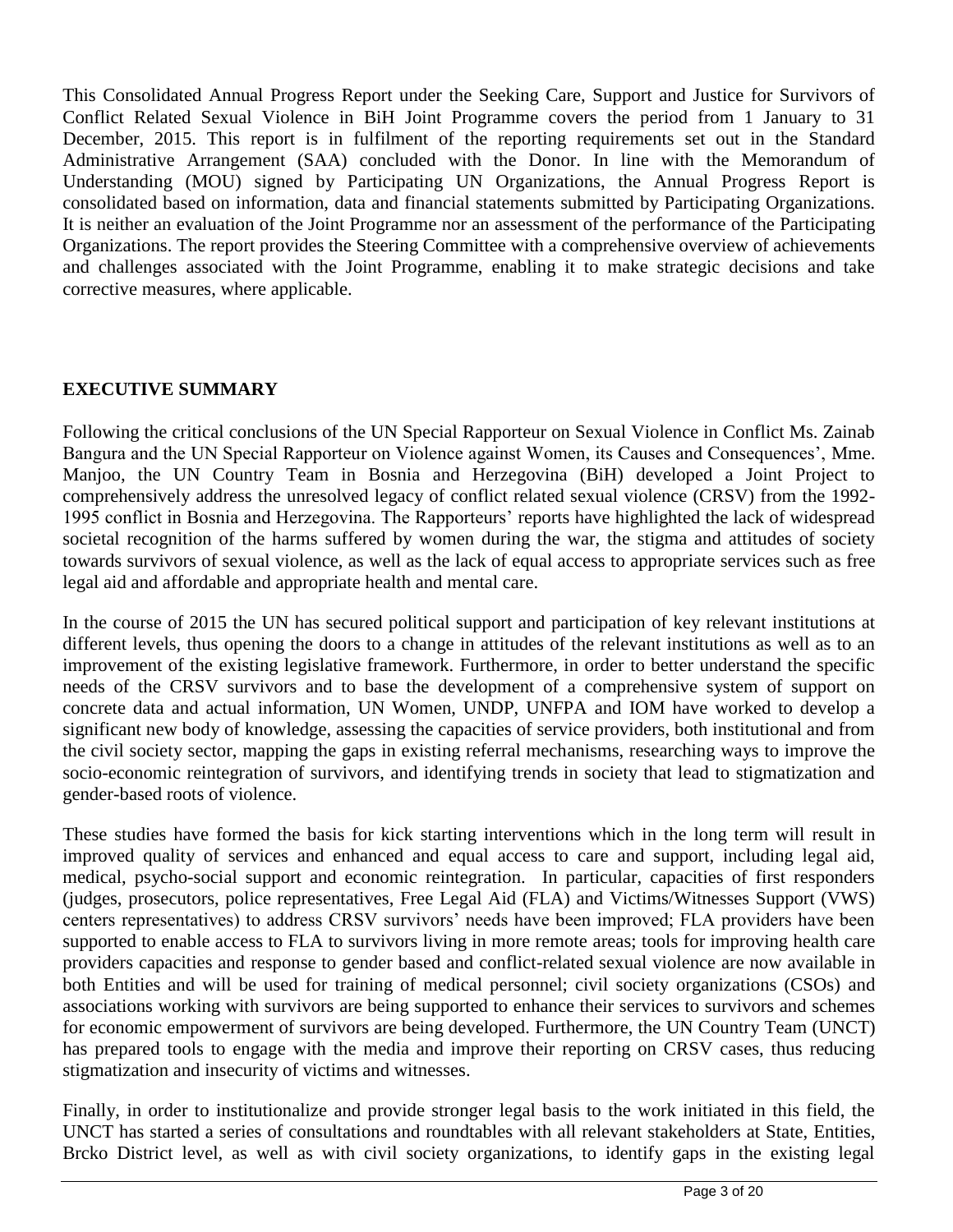framework and propose a way forward to guarantee institutionalization of survivors' right to reparations, including financial and non-financial benefits.

The UN advocacy work has already contributed to some initial results: the Ministry of Human Rights and Refugees (MHRR) has re-initiated the discussion on the State Law on Torture and started the creation of a working group to revise the current draft; furthermore, in July 2015, Brcko District Assembly issued a Decision that will ease CRSV survivors' status recognition, abolishing the requirement for a final verdict of the court; finally, in Republika Srpska (RS), where CRSV survivors' conditions are particularly critical, the Ministry of Labour, War Veterans and Disabled Persons' Protection is planning to work on a new draft Law on Victims of Torture/Civilian Victims, with particular attention to CRSV survivors. The item has been included in the Work Plan of the RS Assembly for the last quarter of 2016.

## **I. Purpose**

**UNDAF Outcome 1:** By 2019, access to justice, non-discrimination and equality under the rule of law is improved.

**UNDAF Outcome 13:** System of public services and CSOs strengthened to respond better to the rights of survivors of CRSV.

**Overall Outcome:** Access to justice, care, empowerment and reparations for the survivors of CRSV, and their families, enhanced in line with UN and European standards.

- **► Outcome 1.** Evidence-based targeted intervention facilitates design of CRSV relevant policies and provision of CRSV sensitive practice and service delivery.
- **Outcome 2.** Comprehensive care and support services (in accordance with UN and European standards) are more effective, responsive and accessible.
- **Outcome 3.** Equal access to reparations is advanced at all levels.
- **Outcome 4.** Outreach and advocacy programmes to combat stigmatization and ensure equality of citizens and social reintegration, are developed in co-operation with all relevant stakeholders.

# **II. Results**

In 2015, IOM, UNDP, UNFPA and UN Women have developed a **significant body of knowledge that constitute the baseline and facilitated the design of targeted interventions and policies to improve the lives of survivors of CRSV in BiH**. The studies that have been carried out include: a thorough assessment of available data and capacities of civil society organizations and public institutions providing services to the CRSV population, a research on socio-economic impediments to reintegration of survivors in the society, a mapping of existing economic schemes for survivors of sexual violence and recommendations for an economic empowerment scheme model, a research on stigmatization of CRSV survivors, a survey on perceptions, attitudes and opinions of medical and social services professionals towards GBV and CRSV and finally the initiation of the first research on masculinities and gender based violence against women in BiH. All the relevant information on service providers, legislation, standards and guidelines, has been compiled in an online compendium that will be accessible by the public and launched in 2016.

The studies have increased UN Organizations' knowledge on the data and services already available in the field, as well as the gaps that still remain in the legislation and in the implementation of existing provisions. Furthermore, they have constituted the basis for the development of plans for enhancing quality and access to CRSV-sensitive services in three target locations selected by the Joint Project Steering Committee, plans which will be fully implemented in 2016 and 2017. Additional activities will be implemented in other locations where research has shown greater needs for specific components.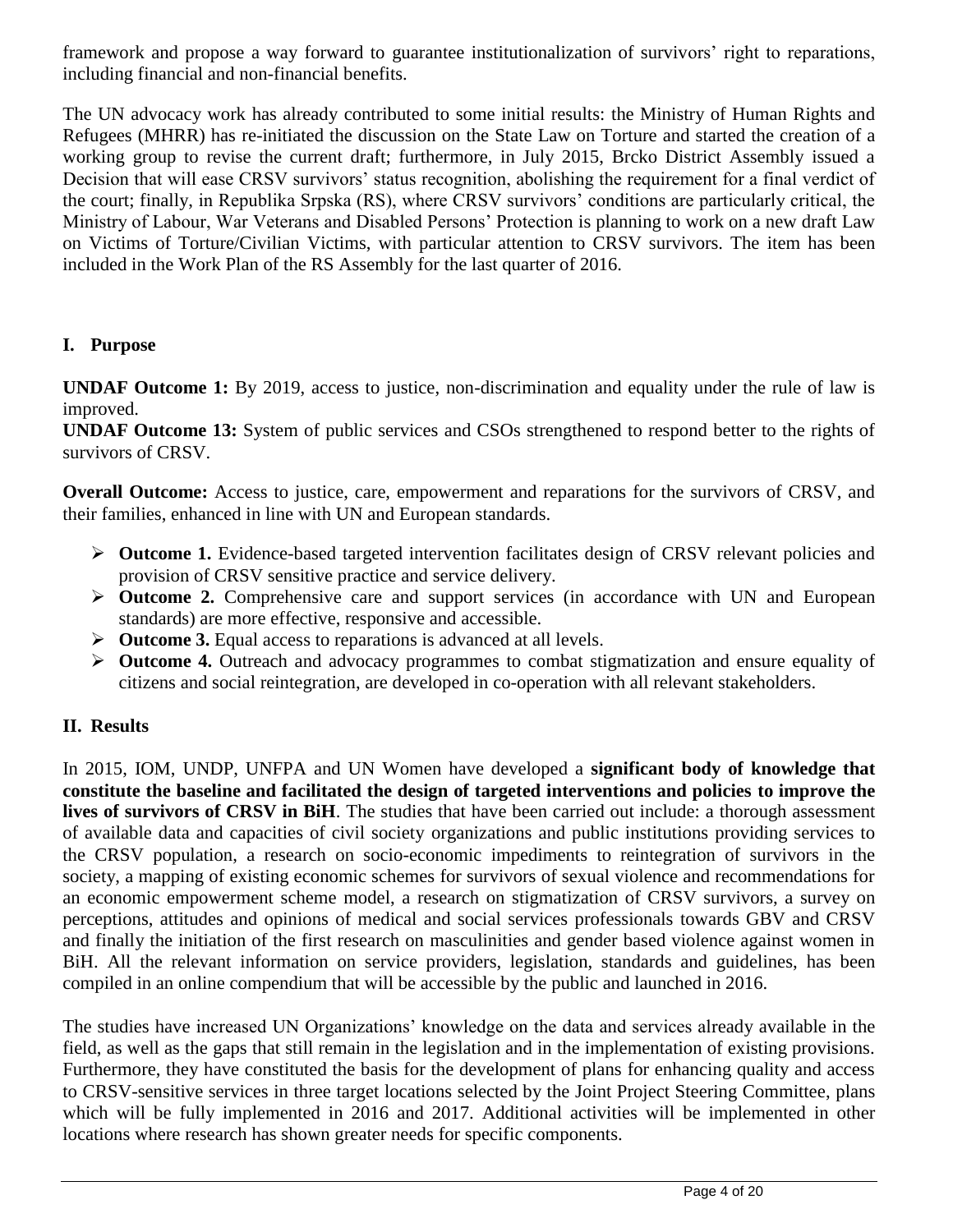Activities aiming to **increased accessibility and quality of services for CRSV survivors** have been initiated already in 2015 with presentations of project plans in two of the three selected locations (whereas in the third the presentation is planned for early 2016), as well as with initial interventions in multiple sectors such as access to justice, health, economic empowerment and capacity building of civil society.

With regard to the *justice sector*, capacities of 140 first responders (judges and prosecutors from different jurisdictions, police representatives, FLA and VWS centers representatives) to work on CRSV survivors' cases have been improved through 8 workshops throughout the country. UNDP-led workshops were conceived to increase awareness and improve knowledge of participants about CRSV rights and procedural and non-procedural best practices, as well as to give participants the opportunity to exchange experiences and views on their respective roles during the court cases (e.g. media and prosecutors). In addition, as part of an initiative to increase access to free legal aid in the rural and remote areas lacking these services, a concept for Outreach Clinics has been developed. Consequently, 3 free legal aid providers have received grants to conduct outreach activities in more remote areas and provide legal aid through mobile teams to all victims and vulnerable categories having right to free legal assistance, including CRSV survivors (outreach activities will be continued in 2016). The areas covered by these mobile teams are: Hercegovina – Neretva Canton, Doboj District, Zenica-Doboj and Central-Bosnia Cantons. In addition, a WEB platform which tracks details of the services provided has been extended to include details and data on the services provided to CRSV survivors.

In regard to improvement of *health services*, Resource Packages for health sector response to GBV/CRSV has been developed by UNFPA and endorsed by Republika Srpska (RS) and Federation of BiH (FBIH) Ministries of Health as official guidelines to be used in all health care centers in the two Entities. Resource packages include overall guidelines for health sector professionals in FBiH and RS on how to address and provide adequate services to GBV/CRSV survivors, overall cross institutional (in health sector) and cross sectional referral mechanisms. On the basis of the Resource Packages, training modules were prepared and endorsed by RS and FBIH Ministries of Health as official training programmes for health professionals. Training of trainers and subsequent training of local medical professionals are planned for 2016. In addition, capacity of 4 civil society organizations have been improved to facilitate self-help psycho-social groups with CRSV survivors, reaching 103 beneficiaries.

On the *employment and economic empowerment sector*, a detailed analysis has been made with regards to CRSV survivors rights to priority employment and access to economic empowerment schemes. Based on the findings of the analysis, in the FBIH and Brcko District UN Women will establish partnerships with relevant authorities to support them in ensuring that provisions already existing in the current legislation be implemented; in the RS such provisions are not included, hence UN Women will advocate with relevant authorities that future legislation include this element in the Law which will be developed in the course of 2016. In addition, a mapping of existing schemes has been carried out and preferred models based on survivors' inputs elaborated. A pilot scheme will be launched in a municipality of the RS in February/March 2016 with the assistance of civil society and support from the Municipality Government which has established a Municipal Working Group to support the process of selection of beneficiaries and follow the activities under the established scheme.

In respect to *civil society*, an analysis of associations representing survivors' interests conducted by UN Women showed that their capacities to compete for funding is limited, especially when compared to professional NGOs; therefore, representatives coming from 8 associations of survivors have been trained to develop project proposals, logical matrixes, budgets and submit applications, they have been provided new IT equipment and trained to use it. As part of the capacity building program, in 2016 UN Women will publish a call for proposals which will be the first of a kind limited only to associations which have either been established by or have CRSV survivors as their members. Through this Call, associations could further strengthen their skills in preparing proposals, budgets and relevant documentation. Capacity building of associations will be continued in 2016 through monitoring and evaluation of the implementation of activities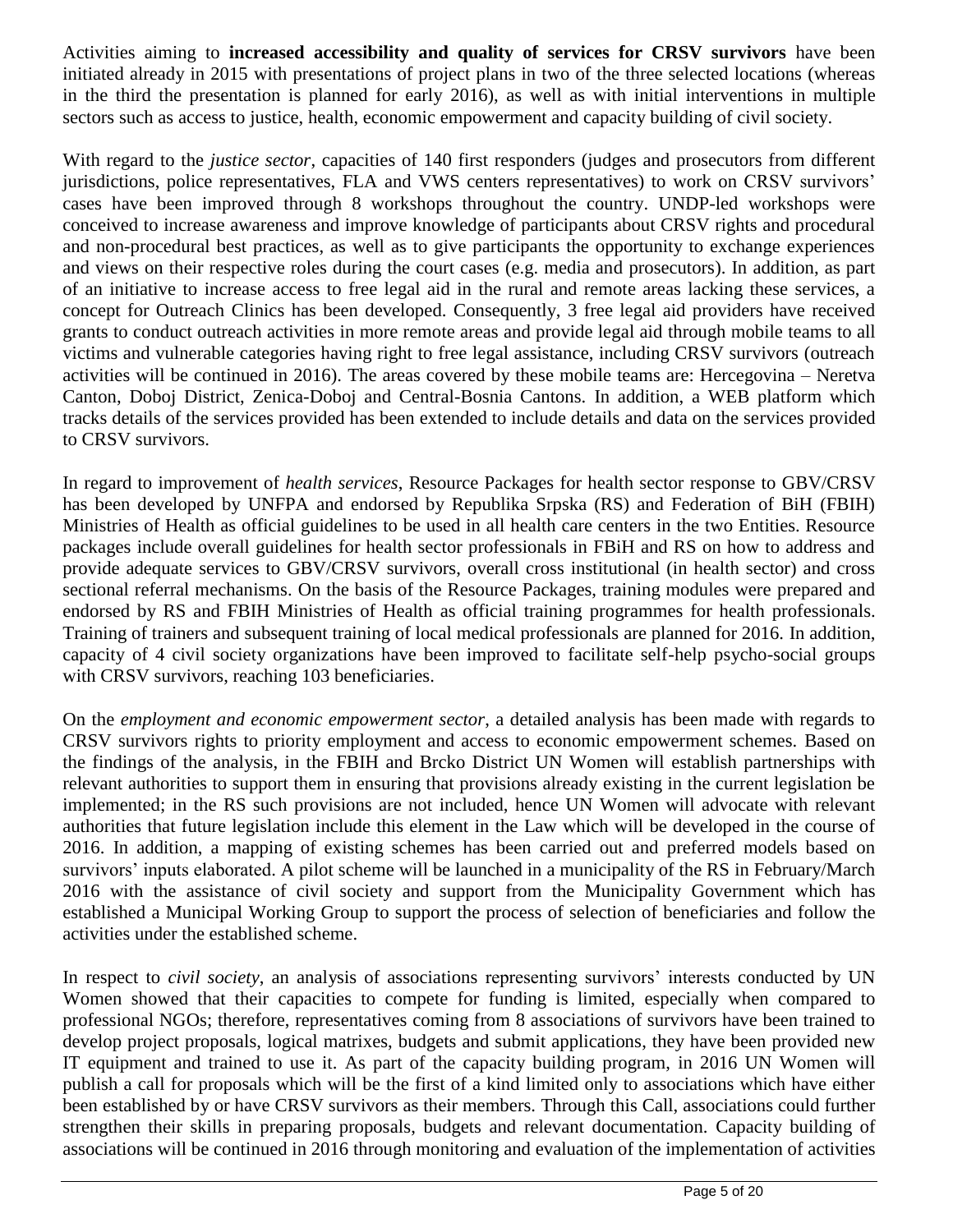and justifying of expenditures. Furthermore, given the fact that four bigger NGOs, i.e. Vive Zene, Medica Zenica, ACED and Udruzene Zene, have been awarded by the EU a grant to expand the coverage of referral networks of service providers in all jurisdictions of BiH, UN Women has worked with these organizations to identify gaps and opportunities for improving these referral protocols, by setting up some minimum standards to be followed in the development of the networks.

In order to institutionalize and provide stronger legal basis to the work described above, IOM has in parallel started a series of consultations and roundtables with all relevant stakeholders at State, Entities, Brcko District (BD) level, as well as with civil society organizations, to identify gaps in the existing legal framework and propose a way forward to guarantee **institutionalization and harmonization of survivors' right to reparations**, including financial and non-financial benefits. In 2015, 41 representatives of State, Entities, BD and CSOs were trained on reparations models. Entities, State, BD governments appointed their representatives for thematic working groups. The process will continue in 2016, when civil society organizations will also be included in the working groups. The working groups will work on the conceptualization and drafting of reparations program aspects feasible for BiH context. In this regard, it is important to note that some initial results of UN advocacy and lobbying may already be recorded: at the State level, the Ministry of Human Rights and Refugees and the Joint Parliamentary Commission on Human Rights, on the occasion of the event organized by the UN to commemorate the International Day of Victims of Torture on 26 June 2015, have publicly stated that the discussion on the State Law on Torture would be re-initiated. A working group is in the process of being formed under the leadership of the MHRR and request for nominations of representatives have been sent to all levels of government. The working group would revise the draft developed in the past years and try to agree on a common framework, including definitions. Improvements have been recorded also in the autonomous district of Brcko: in July 2015, Brcko District Assembly issued a Decision abolishing the requirement for a final verdict of the court involving charges for CRSV to obtain the status of civilian victim. This proves to be a significant improvement, especially for survivors who decide not to go to court, when perpetrators are dead or when there is not sufficient evidence for a conviction. Brcko District authorities are also considering further amendments to the current legislation; an update on this matter is expected for 2016. Finally, in RS, where the timeframe for registering as civilian victim of war has expired and where CRSV survivors have in large part not been able to register because of the requirement of 60% physical disability, the Ministry of Labour, War Veterans and Disabled Persons' Protection has committed to initiate the drafting of a new Law on Victims of Torture/Civilian Victims. The law would reopen the registration process and be more attentive to the needs and specificities of CRSV cases. The item has been included in the Work Plan of the RS Assembly for the last quarter of 2016 and a first draft is expected by September 2016. Representatives of the Ministry have stated that UN standards and recommendations made by the Programme will be included in the new legislation.

Lastly, with the aim of **combatting stigma and improving public and professionals' awareness and perceptions of CRSV issue and survivors**, the UN Organizations have engaged in a series of activities with the media and universities. Given the essential role of *media* in reporting on CRSV cases and influencing the public opinion, as well as the importance of guarantying journalism standards to protect witnesses and victims, the UN has developed an analysis of all major BiH news outlets' reports and articles related to CRSV and published in 2014; the mapping constituted the baseline for the creation of tools to improve the quality of reporting and will be repeated to assess developments and changes in language and respect of standards. In addition, Principles and Guidelines and a Training of Trainers (ToT) curriculum for media reporting on CRSV cases were developed based on consultative sessions with service providers (40 representatives) from health and social protection institutions and media representatives, together with inputs from legal and human rights experts and media professionals. Trainings for media professionals based on the ToT curriculum are planned for 2016. Furthermore, as part of the advocacy effort to reduce stigma and sensitize the population, as well as future professionals, a module on CRSV for *university* students is being developed and its integration into at least three public universities throughout BiH will be completed in 2016. To conclude, findings of the research conducted by UNFPA on stigma against CRSV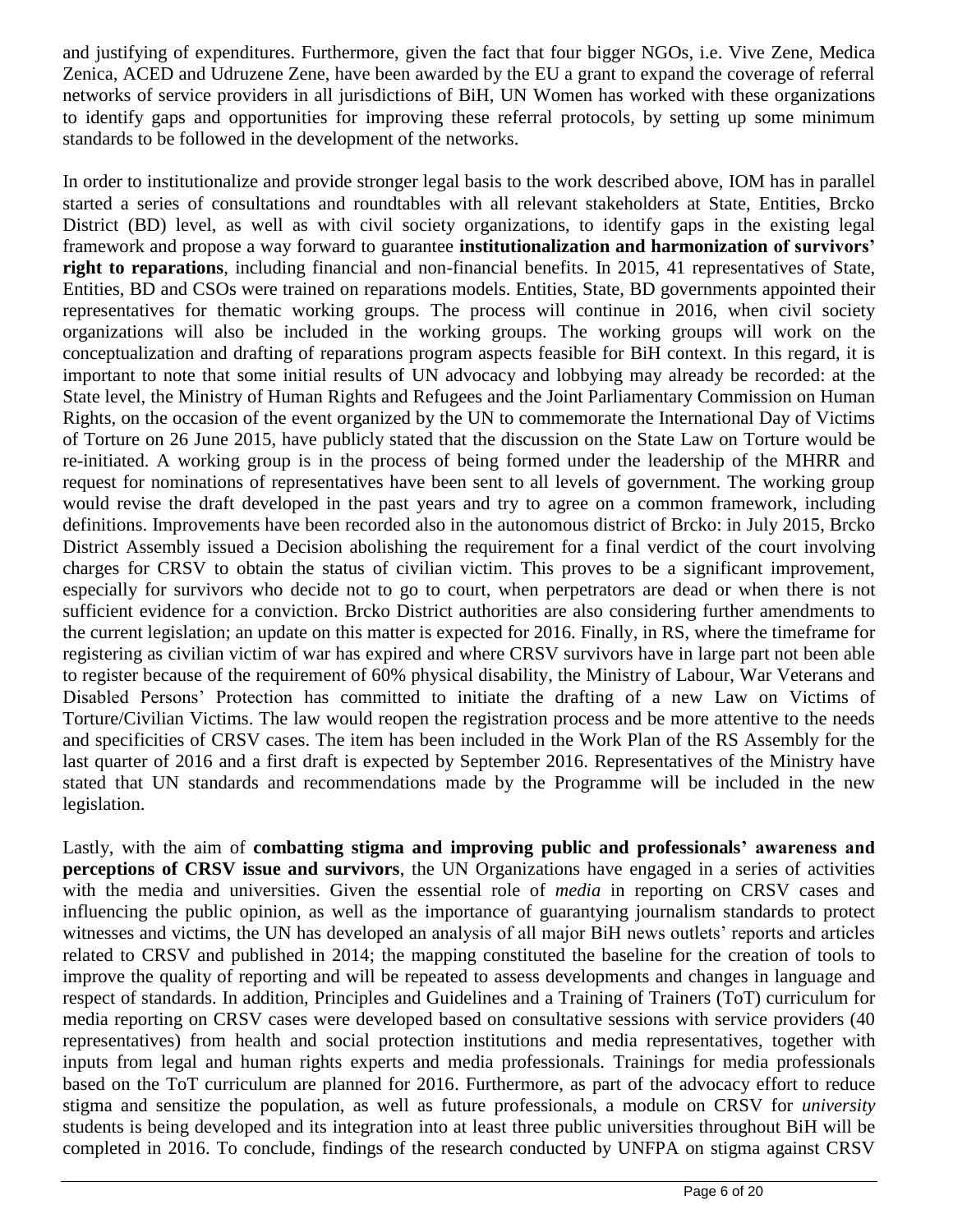survivors will be used in the following months to develop targeted communication aiming at reducing the stigma among the population and targeted groups, such as service providers.

The project has encountered several **challenges** during the implementation. Closer and more frequent consultations with BiH partners at all levels have caused some delays in the implementation of the activities and required a greater emphasis on research and data collection in the first period. However, this time has proved to be essential in building trust and finding champions for the project goals. Another **lesson learned**  is that communication with civil society, and in particular with the associations of survivors, require dedicated spaces and tools and should not be postponed, to avoid raising wrong expectations and misunderstandings. Also, the multiplicity of actors recently involved in addressing CRSV issues has brought confusion among partners, thus requiring better coordination and synergies with other actors.

The multi-sectoral approach of this project, allowed by the different mandates and expertise brought in by the different UN Organizations has proven to be an **added value** of this initiative. The management of the project has also contributed to shed light on some challenges related to **joint programming**, such as complications related to multiple donors, different timeframes for implementation, proposal and reporting templates, etc. Coordination of the project is a task that should not be underestimated and the new guidelines on joint programming may help to improve even further this aspect, especially with clearer responsibilities and reporting lines for each member of the project management team.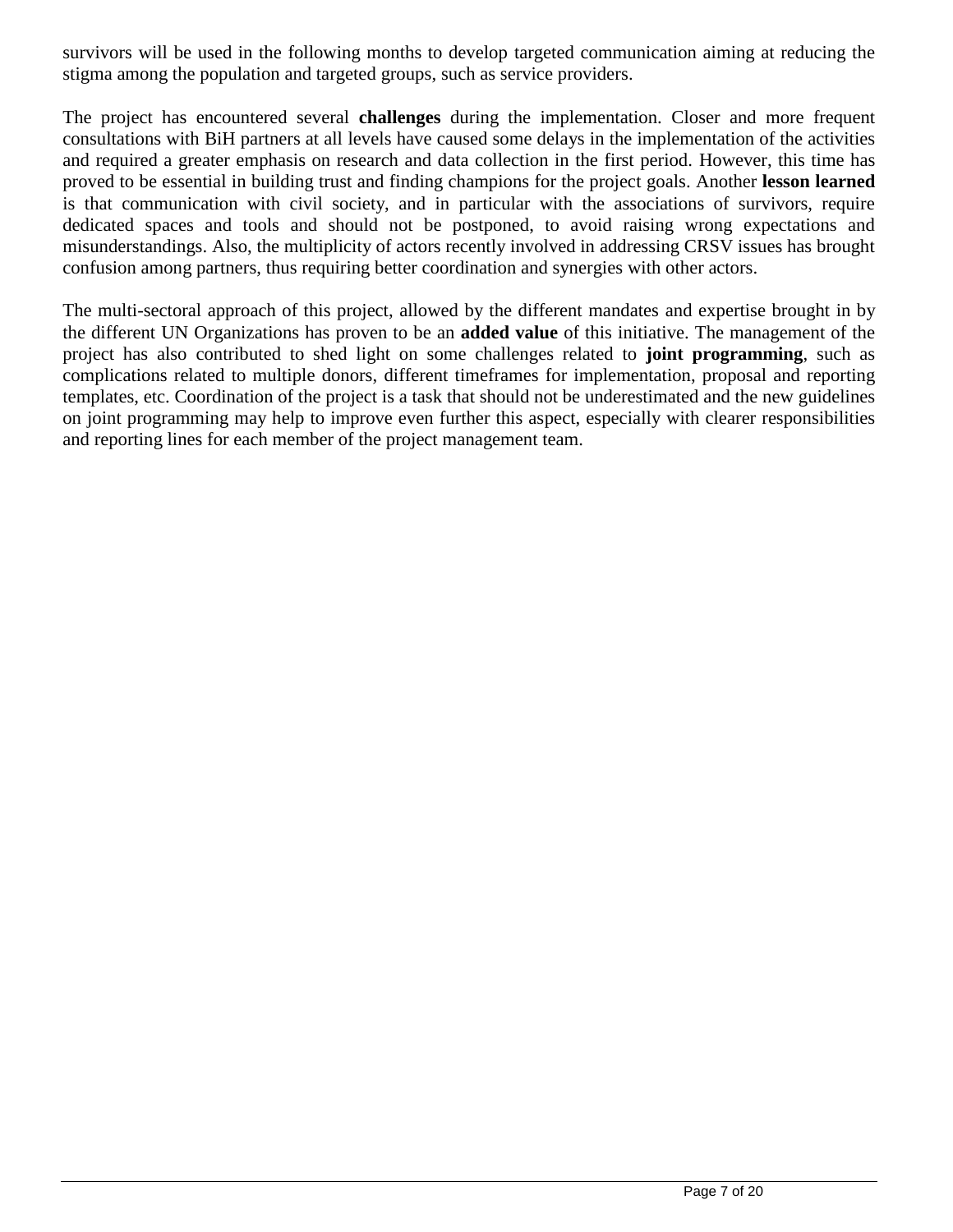Using the **Programme Results Framework from the Project Document / AWP** - provide an update on the achievement of indicators at both the output and outcome level in the table below. Where it has not been possible to collect data on indicators, clear explanation should be given explaining why, as well as plans on how and when this data will be collected.

|                                                                                                                                                                                                                                                                                                                                                                                                                                                                                                                             | <b>Achieved Indicator Targets</b>                                                                                                                                                                                                                                                                                                                                                                                                               | <b>Reasons for Variance with</b>                                                                                                                                                                                                                                               | <b>Source of Verification</b>                                             |
|-----------------------------------------------------------------------------------------------------------------------------------------------------------------------------------------------------------------------------------------------------------------------------------------------------------------------------------------------------------------------------------------------------------------------------------------------------------------------------------------------------------------------------|-------------------------------------------------------------------------------------------------------------------------------------------------------------------------------------------------------------------------------------------------------------------------------------------------------------------------------------------------------------------------------------------------------------------------------------------------|--------------------------------------------------------------------------------------------------------------------------------------------------------------------------------------------------------------------------------------------------------------------------------|---------------------------------------------------------------------------|
| <b>JP Overall Outcome</b><br><b>Indicator:</b> 3 locations with fully functioning<br>CRSV Support Network (adapted and tested<br>model of full and comprehensive support network<br>provision to CRSV survivors).<br><b>Baseline:</b><br>a)12 locations where GBV support network model<br>is developed<br>b) 5 locations where Medical Referral<br>Mechanisms are developed.<br>Planned Target: 3 locations with comprehensive<br>CRSV support network, by the end of 18 months.                                           | 3 locations selected and approved by the Joint<br>Project Steering Committee. Presentation of<br>the project activities to be held in all 3<br>locations between 2015 and early 2016.                                                                                                                                                                                                                                                           | <b>Planned Target (if any)</b><br>Delays in implementation of this<br>component were due to late and irregular<br>availability of funds and to delays in<br>holding the Joint Project Steering<br>Committee meeting, which had to endorse<br>the selection of the 3 locations. | Project presentation minutes;<br>Joint Project Steering Board<br>minutes. |
| Outcome $11$<br><b>Indicator:</b> Number of capacity needs assessments<br>and review of types of services required for<br>CRSV survivors available<br><b>Baseline:</b> Information on number and types of<br>services is scattered and out dated<br>Planned Target: Information hubs in 3 locations<br>contain information on existing services, and their<br>capacities and are updated on annual basis.<br>Databases are used by authorities for design of<br>CRSV policies in health, employment and justice<br>sectors. | Assessment of available data and<br>1.<br>capacities of providers of services for<br>CRSV survivors, including 85 civil<br>society and public institutions (draft);<br>Mapping of CSOs and victims'<br>2.<br>associations capacities and resources;<br>Mapping of existing economic schemes<br>3.<br>for survivors of sexual violence;<br>Research on socio-economic impediments<br>4.<br>to reintegration of CRSV survivors in the<br>society. | Capacity<br>needs<br>assessments<br>were<br>conducted on the whole territory of BiH<br>instead of in the 3 locations only.                                                                                                                                                     | Assessments and mapping reports<br>(IOM, UN Women and UNFPA).             |
| <b>Output 1.A</b><br>Indicator 1.1.a: Minimum standards, protocols<br>and action plans are in place in 3 locations and are<br>used appropriately by key stakeholders to plan all<br>needed services to support CRSV.<br>Baseline: Minimum standards, protocols and<br>action plans exist but are incomplete.<br>Planned Target: Minimum standards, protocols                                                                                                                                                                | Resource package for health professionals<br>developed for FBIH and RS and endorsed by<br>governments. Trainings of trainers (ToT) and<br>trainings of local personnel in the 3 locations<br>planned for 2016.                                                                                                                                                                                                                                  | health<br><b>Standards</b><br>professionals'<br>for<br>response to CRSV and GBV have been<br>developed for the entire territory of BIH.                                                                                                                                        | Resource<br>package<br><b>ToT</b><br>report,<br>programme.                |

<sup>1</sup> Note: Outcomes, outputs, indicators and targets should be **as outlined in the Project Document** so that you report on your **actual achievements against planned targets**. Add rows as required for Outcome 2, 3 etc.

 $\overline{a}$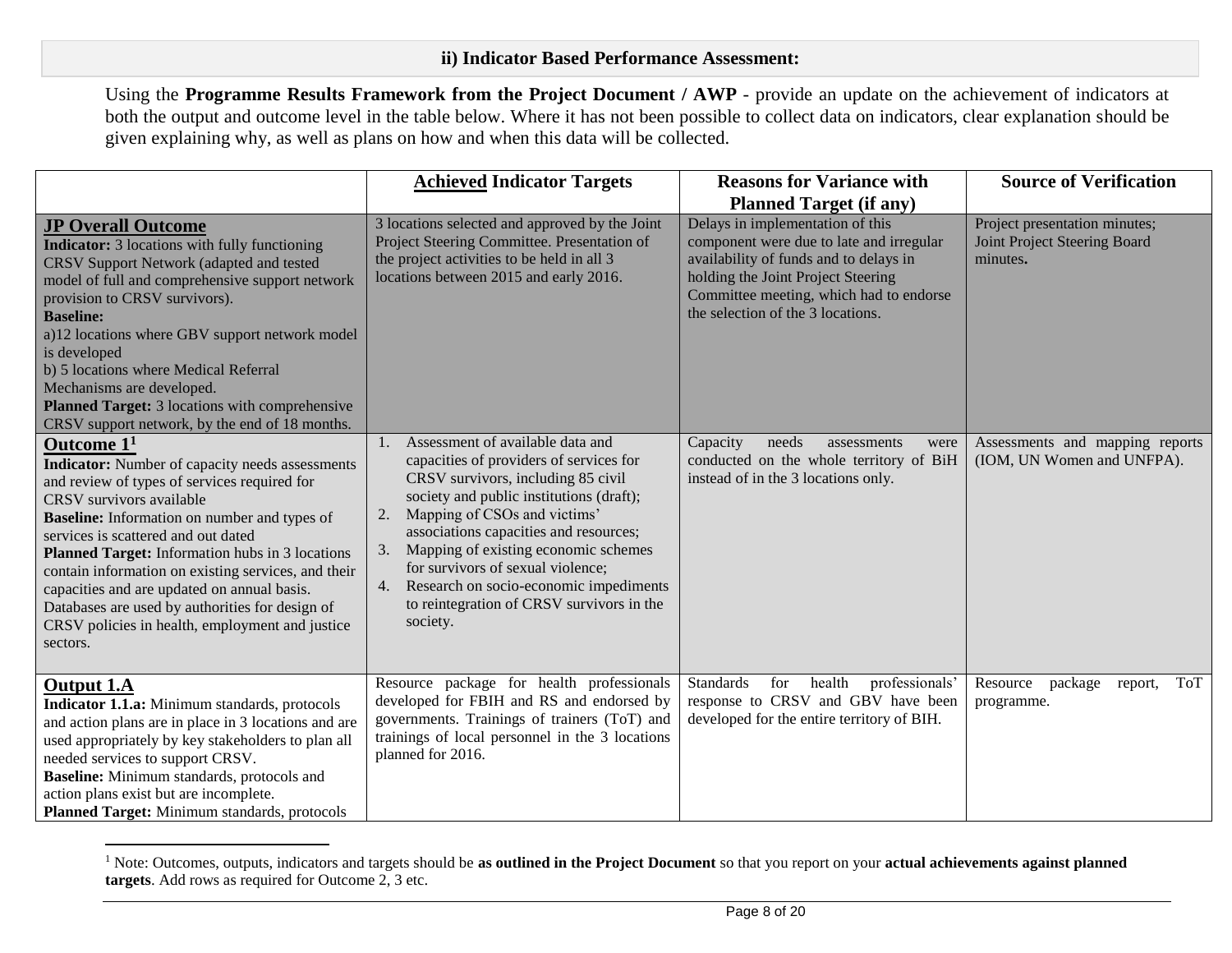|                                                                                                                                                                                                                                                                                        | <b>Achieved Indicator Targets</b>                                                                                                                                                                                                                                                                                                                                                                                                                                                                                                                                                                                                                                                                                                                                      | <b>Reasons for Variance with</b><br><b>Planned Target (if any)</b>                                                                                                                                                                                                                   | <b>Source of Verification</b>                                                             |
|----------------------------------------------------------------------------------------------------------------------------------------------------------------------------------------------------------------------------------------------------------------------------------------|------------------------------------------------------------------------------------------------------------------------------------------------------------------------------------------------------------------------------------------------------------------------------------------------------------------------------------------------------------------------------------------------------------------------------------------------------------------------------------------------------------------------------------------------------------------------------------------------------------------------------------------------------------------------------------------------------------------------------------------------------------------------|--------------------------------------------------------------------------------------------------------------------------------------------------------------------------------------------------------------------------------------------------------------------------------------|-------------------------------------------------------------------------------------------|
| and action plans are used appropriately in all 3<br>target locations.                                                                                                                                                                                                                  |                                                                                                                                                                                                                                                                                                                                                                                                                                                                                                                                                                                                                                                                                                                                                                        |                                                                                                                                                                                                                                                                                      |                                                                                           |
| Indicator 1.1.b: Knowledge products available<br>on CRSV.<br><b>Baseline:</b> Knowledge products exist for some<br>sector/thematic areas. (N/A).<br>Planned Target: Minimum 7 knowledge<br>products available by 2017.                                                                 | Assessment of available data and<br>1.<br>capacities of providers of services for<br>CRSV survivors (draft);<br>Mapping of CSOs and victims'<br>2.<br>associations capacities and resources;<br>Mapping of existing economic schemes<br>3.<br>for survivors of sexual violence;<br>Research on socio-economic impediments<br>4.<br>to reintegration of CRSV survivors in the<br>society.<br>Research on stigma against CRSV<br>5.<br>survivors;<br>Survey on perceptions, attitudes and<br>6.<br>opinions of medical and social services<br>professionals towards GBV and CRSV<br>issues and survivors;<br>Research on masculinities and gender<br>7.<br>based violence against women in BiH<br>(qualitative phase only);<br>Mapping of media reporting on CRSV.<br>8. |                                                                                                                                                                                                                                                                                      | Research and assessments reports                                                          |
| Indicator 1.1.c: Reliable data on existent CRSV<br>systems available and data managed.<br><b>Baseline:</b> No reliable data available. (N/A).<br>Planned Target: Reliable data existing in all 3<br>target locations in accordance with international<br>standards of data management. | Data availability and reliability, as well as data<br>collection and management methodologies<br>mapped on the whole territory of BiH. Results<br>of the research conducted by IOM show that<br>data on CRSV survivors are dispersed among<br>different stakeholders and are of varying<br>reliability because they have not been collected<br>and managed based on common standards and<br>methodologies. Most of the individual data on<br>CRSV survivors are concentrated within the<br>NGOs and victims' associations. Some are<br>held by the judicial institutions and a few with<br>government bodies.                                                                                                                                                          | Assessment of data availability<br>and<br>reliability conducted on the whole territory<br>of BiH instead of in the 3 locations only.<br>The focus of the assessment was rather to<br>see the availability of data for the purpose<br>of developing a future reparations'<br>package. | IOM report                                                                                |
| Indicator 1.1.d:<br>Capacities and coverage of governmental and<br>civil society capacities, services, infrastructures,<br>and referral mechanisms are enhanced in all 3-<br>targeted locations based on recommendations and                                                           | Baseline studies conducted on the whole<br>territory of BIH (baseline). Work in the 3<br>selected locations has been kick-started,<br>although it faced some delays. Improvement of<br>service delivery is planned for 2016.                                                                                                                                                                                                                                                                                                                                                                                                                                                                                                                                           | Delays in implementation of this<br>component were due to late and irregular<br>availability of funds and to delays in<br>holding the Joint Project Steering<br>Committee meeting, which had to endorse                                                                              | Research and assessment reports,<br>minutes of meetings in the three<br>target locations. |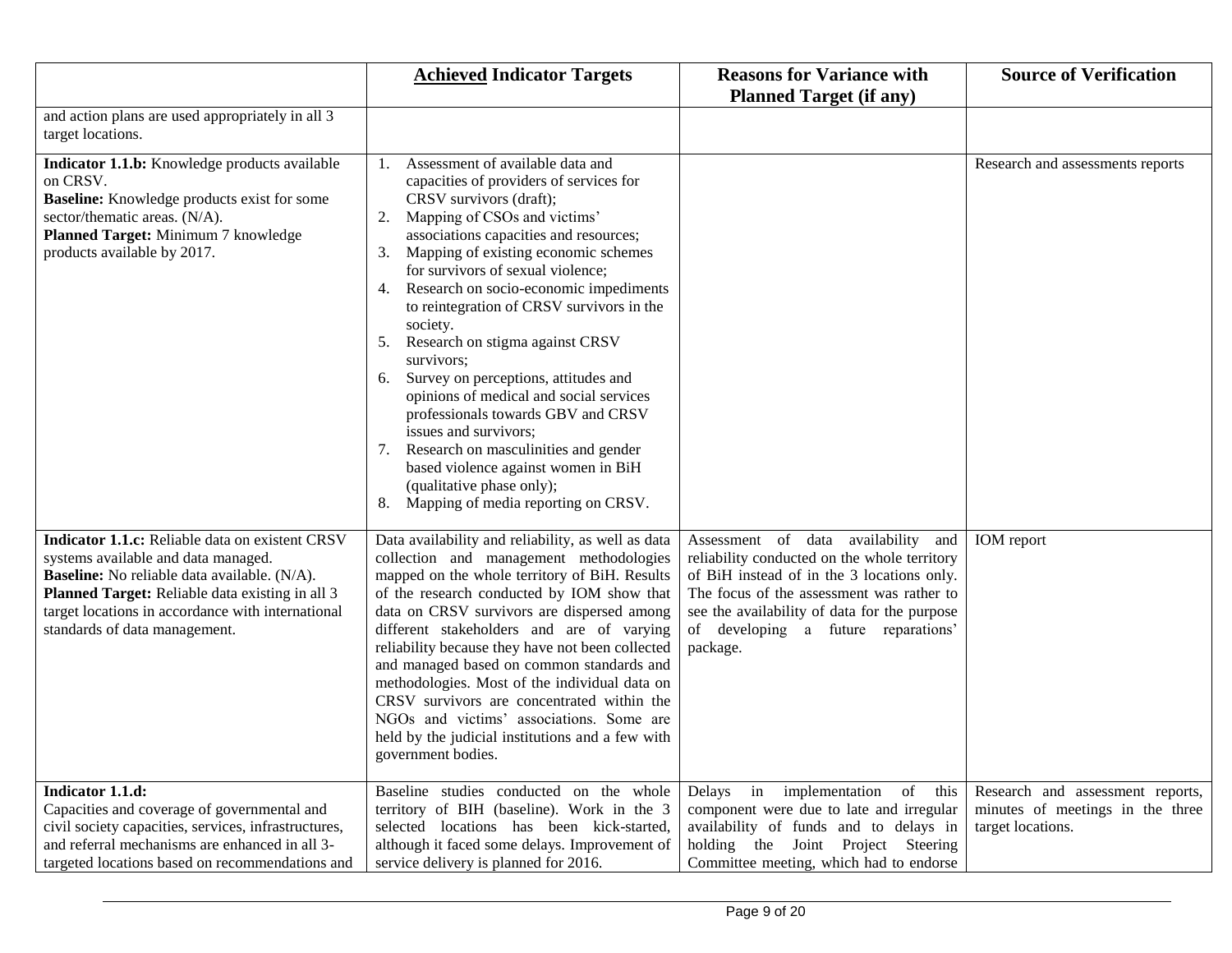|                                                                                                                                                                                                                                                                                                                                                                                                  | <b>Achieved Indicator Targets</b>                                                                                                                                                                                                                                                                                                                            | <b>Reasons for Variance with</b>  | <b>Source of Verification</b>                            |
|--------------------------------------------------------------------------------------------------------------------------------------------------------------------------------------------------------------------------------------------------------------------------------------------------------------------------------------------------------------------------------------------------|--------------------------------------------------------------------------------------------------------------------------------------------------------------------------------------------------------------------------------------------------------------------------------------------------------------------------------------------------------------|-----------------------------------|----------------------------------------------------------|
|                                                                                                                                                                                                                                                                                                                                                                                                  |                                                                                                                                                                                                                                                                                                                                                              | <b>Planned Target (if any)</b>    |                                                          |
| best practices deriving from research<br>interventions.<br><b>Baseline:</b> As determined at the start of activity.<br>Planned Target: Gaps are filled in 3 target<br>locations by 2017.                                                                                                                                                                                                         |                                                                                                                                                                                                                                                                                                                                                              | the selection of the 3 locations. |                                                          |
| Output 1.B<br>Indicator 1.2.a: Compilation of information on<br>CRSV existing practices, standard, stakeholders<br>with harmonized methodology and reliable data.<br>Baseline: Pilot compendium in place.<br>Methodology and software developed.<br>Planned Target: Reliable data collection<br>methodology revised and updated if necessary and<br>compendium regularly updated and maintained. | Pilot compendium developed and initial data<br>uploaded. Further data to be updated in the<br>course of 2016. The compendium will also be<br>expanded with a data entry module that will<br>enable crowd-sourcing the data.<br>Administration of the Web platform after the<br>end of the project is under negotiation.<br>The compendium is not public yet. |                                   | compendium.dash.ba                                       |
| Indicator 1.2.b: Research on masculinities, and<br>violence against women in BiH provides a broad<br>view of masculinities across the BiH and informs<br>the advocacy strategy for UN<br><b>Baseline:</b> No such study is available for<br>BiH/SEE.<br>Planned Target: Study on masculinities and<br>community values regarding violence, CRSV and<br>GBV is available by 2016.                 | The first phase of the study was concluded in<br>2015 (research protocol), while the qualitative<br>part of the research will be finalized in March<br>2016.                                                                                                                                                                                                 |                                   | Draft qualitative report submitted by<br>the consultant. |

|                                                                                                                                                                                                                                                                                                                                                                                                                                                                                                             | <b>Achieved Indicator Targets</b>                                                                                                                     | <b>Reasons for Variance with</b><br><b>Planned Target (if any)</b>                                                                                                                                                                                               | <b>Source of Verification</b>                         |
|-------------------------------------------------------------------------------------------------------------------------------------------------------------------------------------------------------------------------------------------------------------------------------------------------------------------------------------------------------------------------------------------------------------------------------------------------------------------------------------------------------------|-------------------------------------------------------------------------------------------------------------------------------------------------------|------------------------------------------------------------------------------------------------------------------------------------------------------------------------------------------------------------------------------------------------------------------|-------------------------------------------------------|
| <b>Outcome 2</b><br><b>Indicator:</b> Comprehensive care and support<br>services facilitated in target locations in line with<br>EU and UN standards.<br><b>Baseline:</b> Support and care are available for<br>CRSV victims in BIH, however currently highly<br>fragmented and not reaching all survivors.<br>Planned Target: Comprehensive care models<br>facilitated in 3 target locations and setting the<br>standards for other locations/actors involved in<br>provision of services to CRSV victims. | Work in the 3 selected locations has been kick-<br>started, although it faced some delays.<br>Improvement of service delivery is planned for<br>2016. | this<br>Delays in implementation<br><sub>of</sub><br>component were due to late and irregular<br>availability of funds and to delays in<br>holding the<br>Joint Project Steering<br>Committee meeting, which had to endorse<br>the selection of the 3 locations. | Minutes of meetings in the three<br>target locations. |
| <b>Output 2.A</b><br><b>Indicator 2.1.a:</b> Data on socio economic<br>impediments available contributing to policy                                                                                                                                                                                                                                                                                                                                                                                         | Research on socio-economic impediments to<br>reintegration of CRSV survivors in the society<br>conducted on the whole territory of BIH. Data          |                                                                                                                                                                                                                                                                  | Study on socio-economic<br>impediments.               |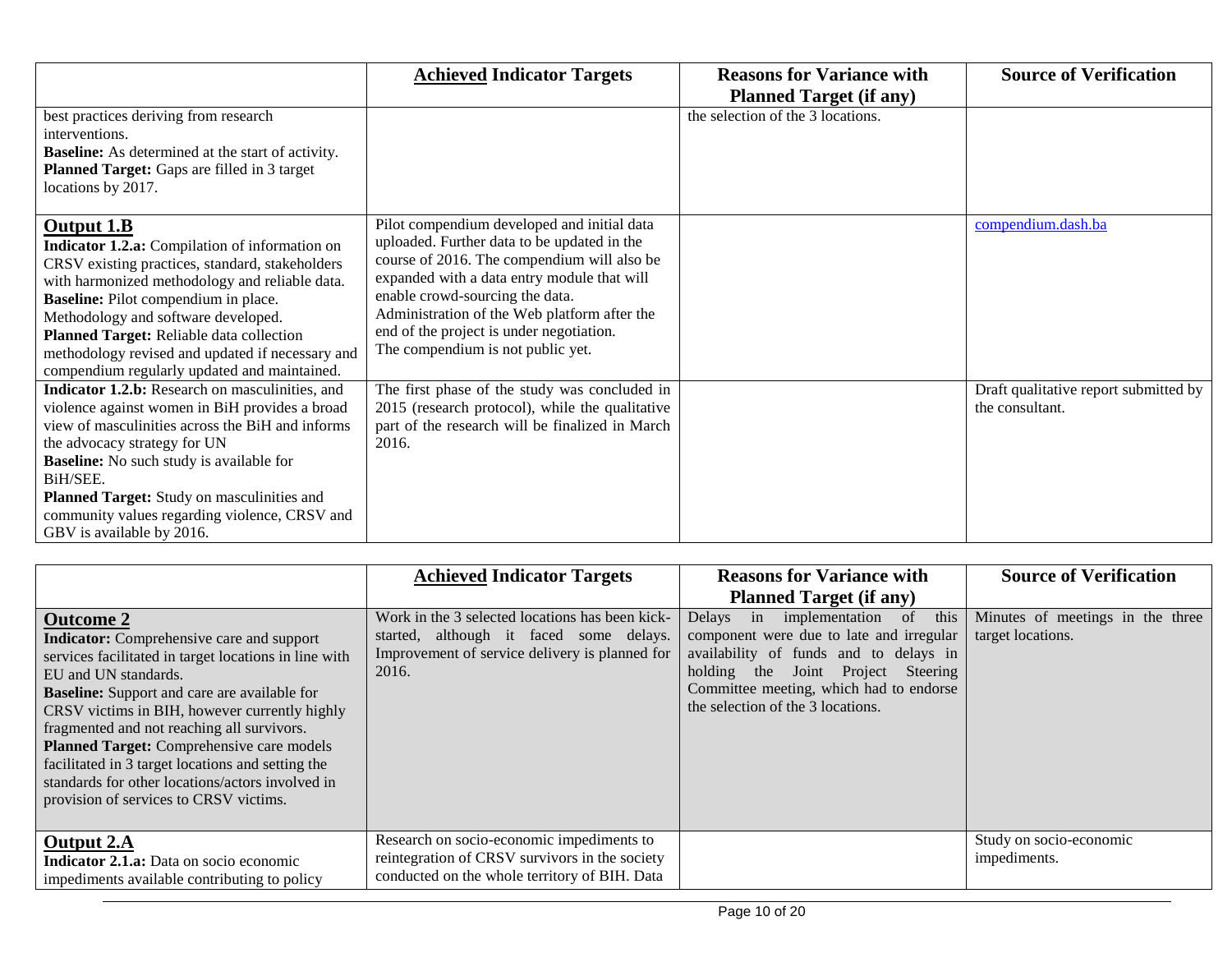|                                                                                                                                                                                                                                                                                                                                                                                                                                         | <b>Achieved Indicator Targets</b>                                                                                                                                                                                                                                                                                                                                                                                              | <b>Reasons for Variance with</b><br><b>Planned Target (if any)</b>                                                                                                                                                                           | <b>Source of Verification</b>                                                               |
|-----------------------------------------------------------------------------------------------------------------------------------------------------------------------------------------------------------------------------------------------------------------------------------------------------------------------------------------------------------------------------------------------------------------------------------------|--------------------------------------------------------------------------------------------------------------------------------------------------------------------------------------------------------------------------------------------------------------------------------------------------------------------------------------------------------------------------------------------------------------------------------|----------------------------------------------------------------------------------------------------------------------------------------------------------------------------------------------------------------------------------------------|---------------------------------------------------------------------------------------------|
| development at the local level.<br>Baseline: No data available.<br>Target: Accurate, updated data in 3 target<br>locations maintained and updated on annual basis.                                                                                                                                                                                                                                                                      | available for Bosnia-Podrinje Canton Gorazde,<br>Banja Luka and Brcko District.                                                                                                                                                                                                                                                                                                                                                |                                                                                                                                                                                                                                              |                                                                                             |
| Indicator 2.1.b: Number of users of care and<br>support services in particular of economic<br>empowerment programmes in target locations<br>increased.<br><b>Baseline:</b> As determined by initial Study on socio<br>economic impediment research.<br>Target: Increase by 5% by 2017.                                                                                                                                                  | Not available yet, since the scheme in one<br>Municipality in the RS has just been initiated.<br>Baseline established by the mapping of<br>economic empowerment schemes targeted to<br>CRSV survivors: 0 users. The target will be 22<br>direct users and around 60 indirect<br>beneficiaries (family members).                                                                                                                |                                                                                                                                                                                                                                              |                                                                                             |
| Indicator 2.1.c: Quality of services (economic<br>empowerment).<br>Baseline: Results of user survey/assessments in<br>2015.<br>Target: An increase in service satisfaction in 3<br>target locations visible in results of user survey in<br>2017.                                                                                                                                                                                       | Baseline developed through the Study on<br>socio-economic impediments and mapping of<br>economic empowerment schemes.                                                                                                                                                                                                                                                                                                          |                                                                                                                                                                                                                                              | Study on socio-economic<br>impediments.                                                     |
| Indicator 2.1.d: 3 locations implement targeted<br>schemes for the economic empowerment of<br>CRSV survivors.<br><b>Baseline:</b> No baseline is available currently<br>available<br>Target: Roll out of targeted economic schemes<br>for CRSV survivors in at least 2 other locations<br>by 2017.                                                                                                                                      | Baseline established through mapping of<br>existing economic schemes. Economic<br>empowerment scheme being established in a<br>RS Municipality. Implementing partner to be<br>selected and scheme to be implemented in<br>2016. Sustainability measures being scoped<br>through the establishment of a Municipal<br>Working Group comprised of representatives<br>from Municipality, Center for Social Work and<br>local CSOs. |                                                                                                                                                                                                                                              | UN Women call for proposals,<br>monitoring visits and reports from<br>implementing partner. |
| <b>Output 2.B</b><br>Indicator 2.2.a: Number of medical and mental<br>health service points offering comprehensive care<br>and support to CRSV survivors.<br><b>Baseline</b> : there is no comprehensive medical and<br>mental health service support offered in targeted<br>locations.<br>Target: all medical and mental health services in<br>3 locations are equipped and offer comprehensive<br>care and support to CRSV survivors. |                                                                                                                                                                                                                                                                                                                                                                                                                                | Delays in implementation of this<br>component were due to late and irregular<br>availability of funds and to delays in<br>holding the Joint Project Steering<br>Committee meeting, which had to endorse<br>the selection of the 3 locations. | <b>UNFPA</b> reports                                                                        |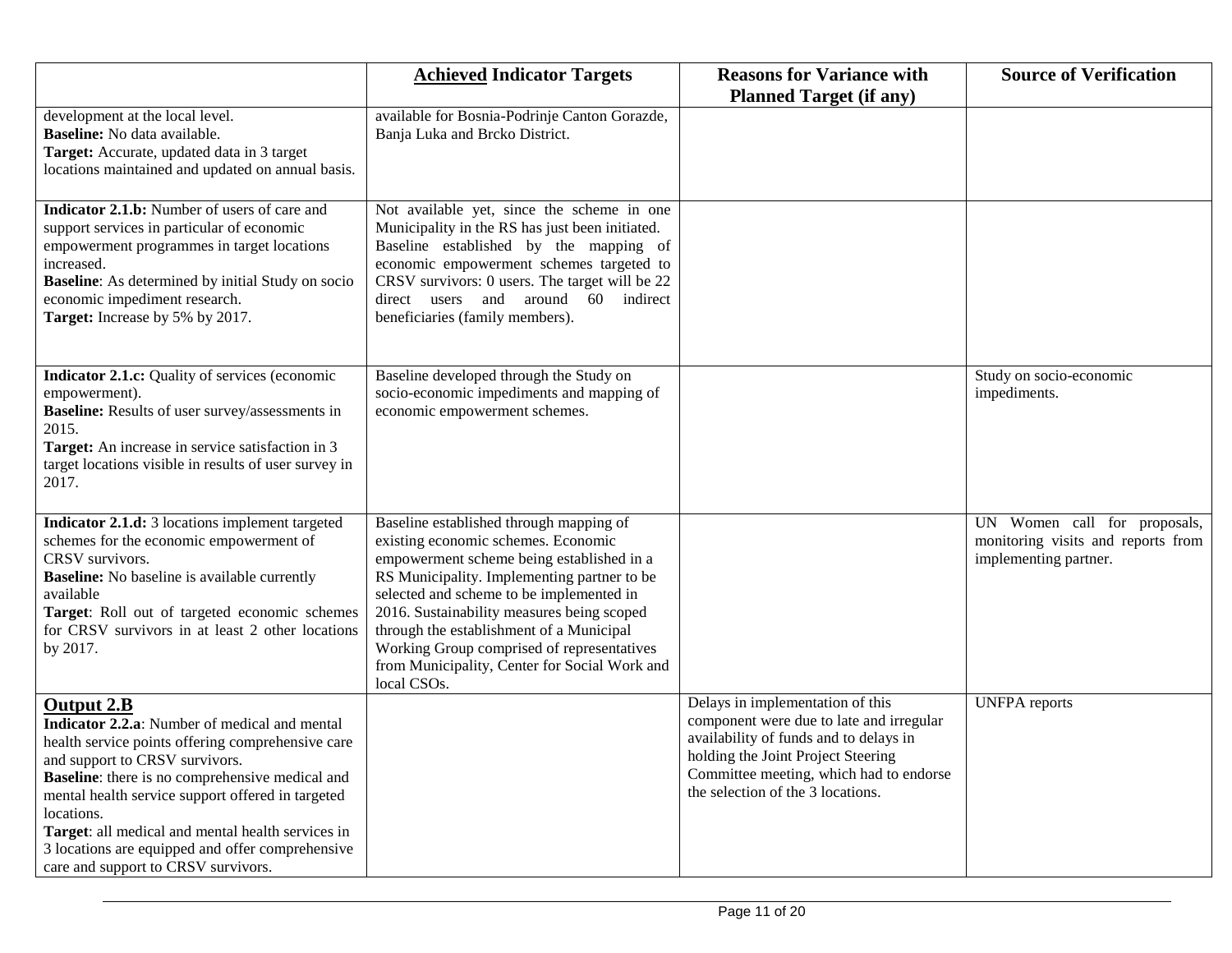|                                                                                                                                                                                                                                                                                                                                                                                   | <b>Achieved Indicator Targets</b>                                                                                                                                                                              | <b>Reasons for Variance with</b>                                                                                                                                 | <b>Source of Verification</b>                                                                                              |
|-----------------------------------------------------------------------------------------------------------------------------------------------------------------------------------------------------------------------------------------------------------------------------------------------------------------------------------------------------------------------------------|----------------------------------------------------------------------------------------------------------------------------------------------------------------------------------------------------------------|------------------------------------------------------------------------------------------------------------------------------------------------------------------|----------------------------------------------------------------------------------------------------------------------------|
| Indicator 2.2.b: Number of staff trained in CRSV<br>medical and mental health service provision and<br>for ToT in design of medical protocols for CRSV.<br><b>Baseline</b> : no training currently on CRSV and their<br>specific needs.<br>Target: 10 professional in each entity trained and<br>lead in drafting of medical guidelines.                                          | ToT programme developed. ToT for RS and<br>FBIH professionals to be delivered in 2016, as<br>well as trainings for local medical staff.                                                                        | <b>Planned Target (if any)</b>                                                                                                                                   | ToT programme, UNFPA training<br>documentation.                                                                            |
| Indicator 2.2.c: Quality of services.<br><b>Baseline:</b> Results of user survey in 2015.<br>Target: increase in utilization of services and<br>service satisfaction in 3 target locations visible in<br>results of user survey in 2017.                                                                                                                                          |                                                                                                                                                                                                                | Baseline survey not conducted yet.                                                                                                                               | Study on socio-economic<br>impediments.                                                                                    |
| Indicator 2.2.d: Minimum standards, protocols<br>and action plans are used appropriately.<br>Baseline: Minimum standards, protocols and<br>action plans are incomplete.<br>Target: Minimum standards, protocols and action<br>plans are designed in cooperation with<br>professionals and relevant institutions and are<br>used appropriately in 3 target locations.              | Resource package for health professionals<br>developed for FBIH and RS and endorsed by<br>governments. Trainings of trainers (ToT) and<br>trainings of local personnel in the 3 locations<br>planned for 2016. | Standards for health professionals'<br>response to CRSV and GBV have been<br>developed for the entire territory of BIH.                                          | Resource package for FBIH and RS,<br><b>UNFPA</b> reports                                                                  |
| Output 2.C<br>Indicator 2.3.a: Models on rehabilitation and<br>psychosocial support for CRSV survivors and<br>witnesses before the courts developed.<br><b>Baseline:</b> Standardized services and support to<br>survivors of CRSV as determined by Outcome 1<br>activities.<br>Target: Introduction of standards applying to<br>CRSV services and support in 3 target locations. |                                                                                                                                                                                                                |                                                                                                                                                                  | <b>UNDP</b> reports                                                                                                        |
| Indicator 2.3.b: Number of service providers<br>compliant with minimum standards.<br>Baseline: 0.<br>Target: 14.                                                                                                                                                                                                                                                                  |                                                                                                                                                                                                                |                                                                                                                                                                  | <b>UNDP</b> reports                                                                                                        |
| Indicator 2.3.c: Local protocols are developed<br>that stipulate cooperation between governmental<br>and non-government institutions and<br>organizations within the CRSV Support Network.                                                                                                                                                                                        | Center of Legal Assistance for Women Zenica<br>established cooperation with 7 social welfare<br>centers in 7 municipalities of Central Bosnia<br>Canton.                                                       | Protocols among institutions and civil<br>society are being developed by a EU-<br>funded project led by the NGO Viva Zene,<br>in cooperation with Medica Zenica, | Vive Zene, Medica Zenica, ACED<br>and Udruzene Zene reports;<br>Quarterly report by Buducnost<br>Modrica, Center for legal |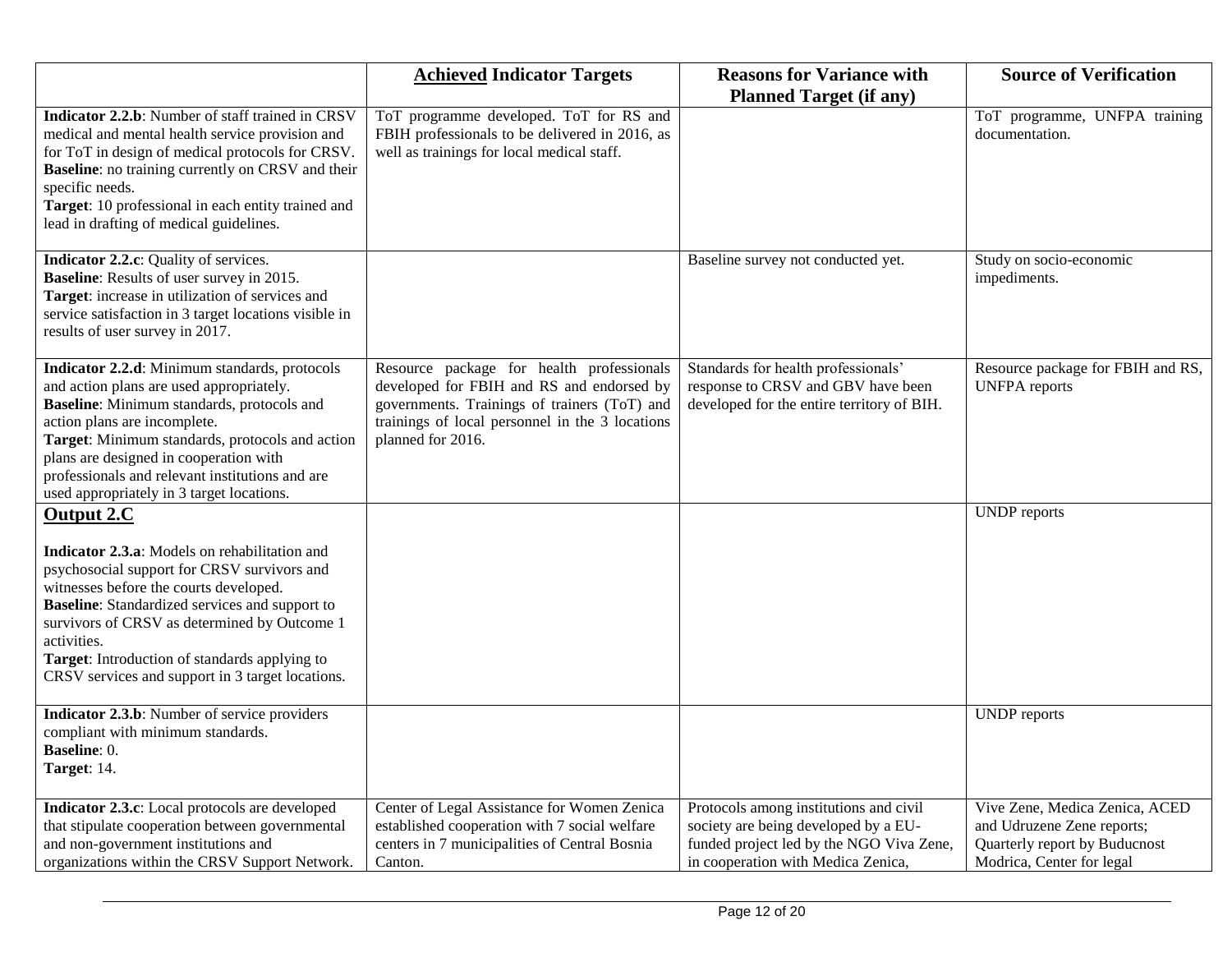|                                                                                                                                                                                                                                                                                                         | <b>Achieved Indicator Targets</b>                                                                                                                                                                                                                                                                                                                                                                                                                                                                                                                  | <b>Reasons for Variance with</b>                                                                                                                                                                                                                                                                                                                | <b>Source of Verification</b>                                                                                                                                               |
|---------------------------------------------------------------------------------------------------------------------------------------------------------------------------------------------------------------------------------------------------------------------------------------------------------|----------------------------------------------------------------------------------------------------------------------------------------------------------------------------------------------------------------------------------------------------------------------------------------------------------------------------------------------------------------------------------------------------------------------------------------------------------------------------------------------------------------------------------------------------|-------------------------------------------------------------------------------------------------------------------------------------------------------------------------------------------------------------------------------------------------------------------------------------------------------------------------------------------------|-----------------------------------------------------------------------------------------------------------------------------------------------------------------------------|
| <b>Baseline:</b> Protocols exist but they incomplete and<br>need improvement.<br>Target: 3 locations.                                                                                                                                                                                                   | Association of Citizens Buducnost Modrica<br>established cooperation with municipalities<br>and social welfare centers in in 5<br>municipalities.<br>Human Rights Center (HRC) in Mostar<br>established<br>cooperation<br>with<br>other<br>organizations in three municipalities.<br>In addition, cooperation with judicial<br>institutions, local government, the institution<br>of the Ombudsman and social service<br>providers has been (re)established and<br>continued in order to strenghten referrals for<br>free legal aid beneficiaries. | <b>Planned Target (if any)</b><br>Association United Women and ACED.<br>These NGOs are establishing support<br>networks for witnesses and victims in 14<br>locations across BiH, thus covering the<br>whole territory. The UN has therefore<br>modified its activities to complement the<br>NGOs project and fill the gaps where they<br>exist. | Assistance for Women Zenica and<br>HRC Mostar.                                                                                                                              |
| <b>Indicator 2.3.d:</b> Number of interventions<br>recorded by witness/victim support services and<br>number of users of care and support services.<br>Baseline: As determined by Outcome 1 activities.<br>Target: Increase by 5% by 2017.                                                              | Interventions recorded by victim/witness<br>support services:<br>Baseline: 2,574 (2014)<br>Actual: 3,604 (2015) of which 5 are CRSV<br>survivors (recorded only in the last two<br>quarters of 2015)<br>Number of users of free legal aid services to be<br>recorded in 2016 report.                                                                                                                                                                                                                                                               |                                                                                                                                                                                                                                                                                                                                                 | Witness/victim support services<br>quarterly reports;<br>Quarterly report by Buducnost<br>Modrica, Center for legal<br>Assistance for Women Zenica and<br><b>HRC</b> Mostar |
| <b>Output 2.D</b><br>Indicator 2.4.a: Capacities developed for targeted<br>stakeholders.<br><b>Baseline:</b> Available in Transitional Justice<br>Strategy (draft 2012).<br>Target: Capacities developed for approximately<br>fifty relevant decision makers at three distinct<br>levels of governance. | 140 first responders (judges, prosecutors,<br>police, Free Legal Aid (FLA) and<br>Victims/Witnesses Support (VWS) centers<br>representatives, media and NGOs) trained,<br>including different levels of governance (State,<br>Entity, Cantons, Brcko District).                                                                                                                                                                                                                                                                                    |                                                                                                                                                                                                                                                                                                                                                 | UNDP reports from the trainings                                                                                                                                             |
| Indicator 2.4.b: First responders trained on<br>gender sensitivity, with a particular focus on<br>CRSV.<br><b>Baseline:</b> No training.<br>Target: 4 trainings/year.                                                                                                                                   | 8 training workshops with first responders held<br>in Sarajevo, Doboj, Banja Luka, Mostar,<br>Bihac, Brcko to improve handling of CRSV<br>cases.                                                                                                                                                                                                                                                                                                                                                                                                   |                                                                                                                                                                                                                                                                                                                                                 | UNDP reports from the trainings                                                                                                                                             |
| <b>Output 2.E</b><br><b>Indicator 2.5.a:</b> Number of organisations                                                                                                                                                                                                                                    | Representatives coming from 8 associations of<br>survivors have been trained to develop project                                                                                                                                                                                                                                                                                                                                                                                                                                                    | The call for proposals for associations of<br>survivors was extended to associations of                                                                                                                                                                                                                                                         | Call for proposals, Grantees project<br>proposals and reports, UN Women                                                                                                     |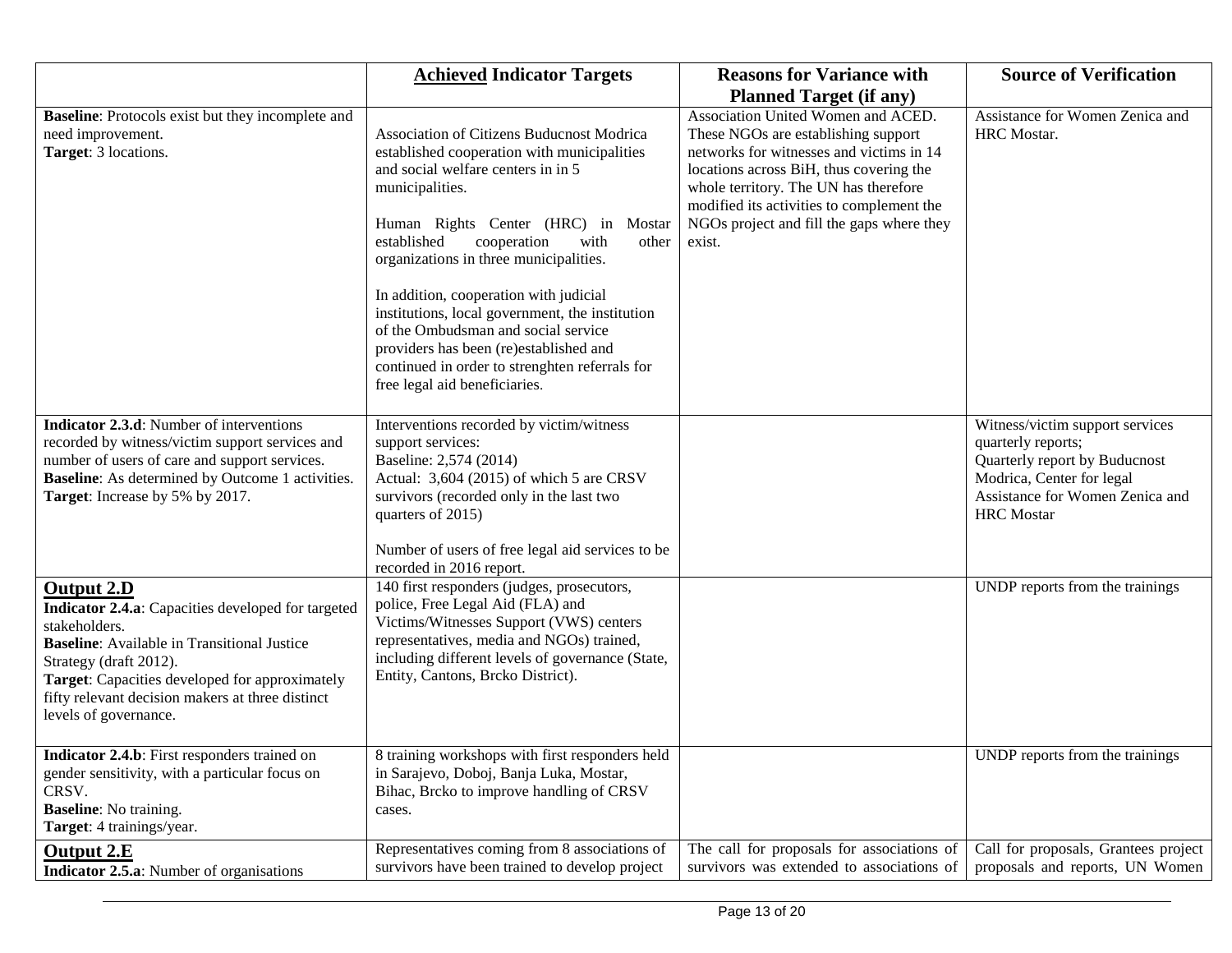|                                                          | <b>Achieved Indicator Targets</b>               | <b>Reasons for Variance with</b> | <b>Source of Verification</b>        |
|----------------------------------------------------------|-------------------------------------------------|----------------------------------|--------------------------------------|
|                                                          |                                                 | <b>Planned Target (if any)</b>   |                                      |
| capacitated to working with CRSV survivors               | proposals, logical matrixes, budgets and        | survivors working in whole BiH.  | minutes<br>selection<br>panel<br>and |
| strengthened to enhance and built upon in cluster        | submit applications, they have been provided    |                                  | monitoring reports.                  |
| areas where gaps have been identified, and whose         | new IT equipment and trained to use it. As part |                                  |                                      |
| partnerships with the governmental sector is             | of the capacity building program, in 2016 UN    |                                  |                                      |
| improved.                                                | Women will publish a call for proposals which   |                                  |                                      |
| <b>Baseline:</b> As determined by research activities    | will be the first of a kind limited only to     |                                  |                                      |
| within Outcome 1.                                        | associations which have either been             |                                  |                                      |
| <b>Target:</b> At least 3 CSOs in target locations fully | established by or have CRSV survivors as their  |                                  |                                      |
| capacitated to work with CRSV in partnership             | members.                                        |                                  |                                      |
| with governmental institutions.                          |                                                 |                                  |                                      |
|                                                          |                                                 |                                  |                                      |
|                                                          |                                                 |                                  |                                      |

|                                                                                                                                                                                                                                                                                                                                                                                                                                                                       | <b>Achieved Indicator Targets</b>                                                                                                                                                                                                                                                                   | <b>Reasons for Variance with</b><br><b>Planned Target (if any)</b> | <b>Source of Verification</b> |
|-----------------------------------------------------------------------------------------------------------------------------------------------------------------------------------------------------------------------------------------------------------------------------------------------------------------------------------------------------------------------------------------------------------------------------------------------------------------------|-----------------------------------------------------------------------------------------------------------------------------------------------------------------------------------------------------------------------------------------------------------------------------------------------------|--------------------------------------------------------------------|-------------------------------|
| <b>Outcome 3</b><br><b>Indicator:</b> Number of key stakeholders<br>strengthened and participating in workshop,<br>roundtables, trainings and working groups on<br>designing of the reparation model for BiH.<br><b>Baseline:</b> No working groups on CRSV<br>Planned Target: At least 30 key stakeholders<br>participating in 4 working groups (at different<br>levels (CSOs, FBiH, RS, State)).                                                                    | 41 representatives of State, Entities, BD and<br>CSOs trained on reparations models in<br>Autumn 2015. Thematic working groups<br>including participants<br>established<br>from<br>different levels of government: State, the<br>Entities of RS and FBIH, BD, Cantons; as well<br>as civil society. |                                                                    | IOM workshops reports.        |
| Output 3.A<br><b>Indicator 3.1.a</b> : Relevant stakeholders' capacities<br>and understanding of linkages between service<br>provision and reparation processes strengthened.<br><b>Baseline:</b> No training programme developed, and<br>no stakeholders trained in reparations.<br>Target: Initial 2-day training for each of the 4<br>groups (State, FBiH, RS, CSO pool), and specific<br>trainings incorporated into workshops as required<br>throughout process. | 41 representatives of State, Entities, BD and<br>CSOs trained on reparations models in<br>trainings in Autumn 2015.                                                                                                                                                                                 |                                                                    | IOM Vlasic workshop report.   |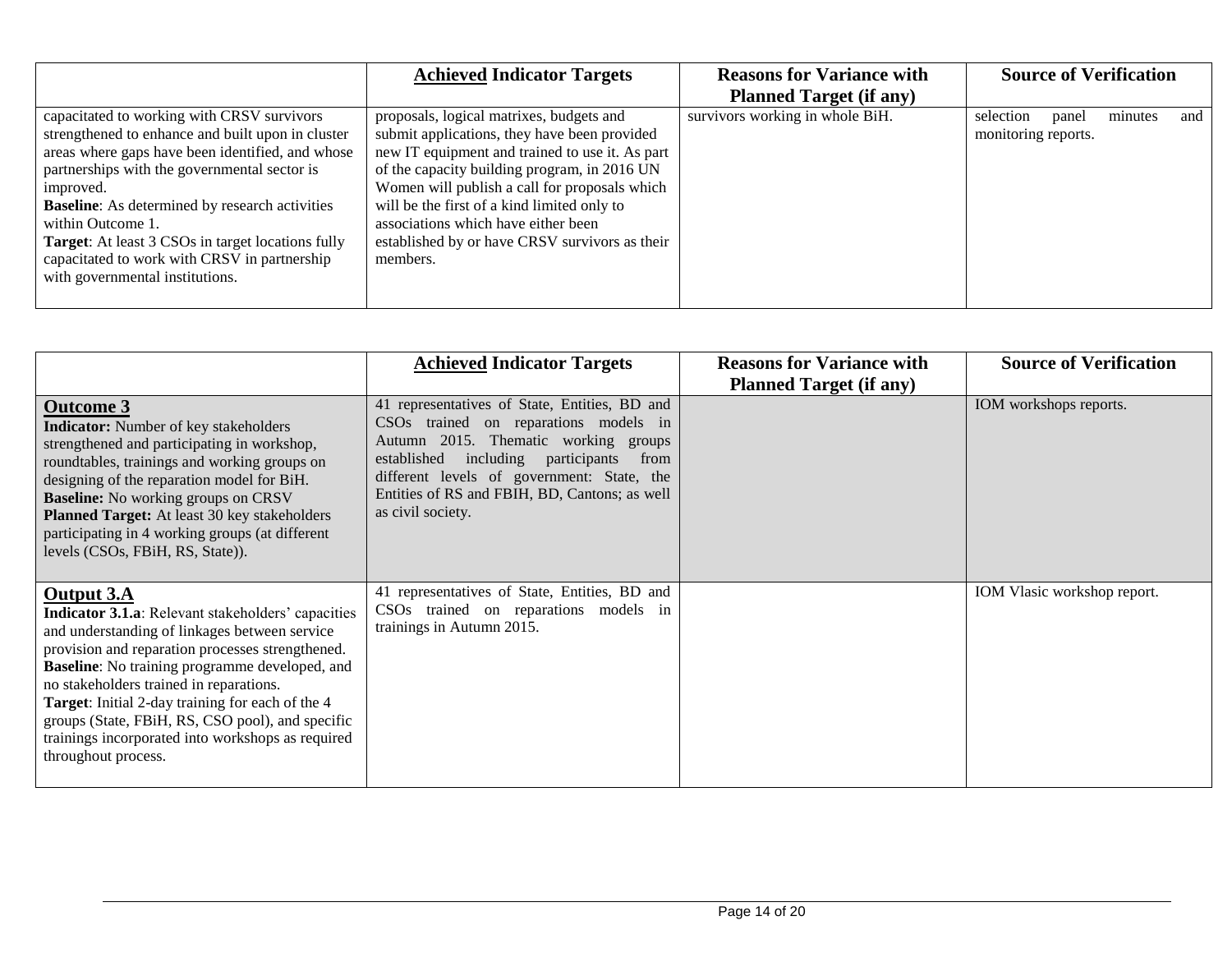|                                                                                                                                                                                                                                                                        | <b>Achieved Indicator Targets</b>                                                                 | <b>Reasons for Variance with</b>                                                                                                                  | <b>Source of Verification</b> |
|------------------------------------------------------------------------------------------------------------------------------------------------------------------------------------------------------------------------------------------------------------------------|---------------------------------------------------------------------------------------------------|---------------------------------------------------------------------------------------------------------------------------------------------------|-------------------------------|
|                                                                                                                                                                                                                                                                        |                                                                                                   | <b>Planned Target (if any)</b>                                                                                                                    |                               |
| Output 3.B<br><b>Indicator 3.2.a:</b> Relevant stakeholders'<br>participation in consultative roundtables and<br>workshops.<br><b>Baseline:</b> No on-going roundtables.<br>Target: 13 at FBiH-level, 13 at RS/BD level, 8 at<br>State-level, 4 CSO feedback meetings. | roundtables<br>levels<br>22<br>all<br>have<br>been<br>at<br>organized for the first half of 2016. | The organization of the roundtables has<br>been postponed to 2016 to allow the<br>process go simultaneously in the two<br>Entities (RS and FBIH). | IOM workshops reports.        |
| Indicator 3.2.b: Designed and developed BiH<br>specific reparation model.<br><b>Baseline:</b> No reparation model exists in BiH.<br>Target: One BiH specific reparation model<br>designed by 2017.                                                                     | To be implemented in 2016.                                                                        |                                                                                                                                                   | IOM workshops reports.        |
| Output 3.C<br><b>Indicator 3.3.a:</b> Reparation packages<br>conceptualized at all levels.<br><b>Baseline:</b> No reparation model or operation<br>strategy exists in BiH.<br><b>Target:</b> One BiH specific reparations operational<br>strategy designed by 2017.    | Planned for 2016-17.                                                                              |                                                                                                                                                   | IOM reports.                  |

|                                                                                                                                                                                                                                        | <b>Achieved Indicator Targets</b>                                                                                                                                                                                                                                                                                                                                                                                                                                                                                                                                                  | <b>Reasons for Variance with</b> | <b>Source of Verification</b>                    |
|----------------------------------------------------------------------------------------------------------------------------------------------------------------------------------------------------------------------------------------|------------------------------------------------------------------------------------------------------------------------------------------------------------------------------------------------------------------------------------------------------------------------------------------------------------------------------------------------------------------------------------------------------------------------------------------------------------------------------------------------------------------------------------------------------------------------------------|----------------------------------|--------------------------------------------------|
|                                                                                                                                                                                                                                        |                                                                                                                                                                                                                                                                                                                                                                                                                                                                                                                                                                                    |                                  |                                                  |
| <b>Outcome 4</b><br><b>Indicator:</b> Number of public statements and<br>commitments that result from successful advocacy<br>initiatives.<br><b>Baseline:</b> N/A.<br><b>Planned Target:</b> 1 per entity and 1 per target<br>location | State level: the MHRR announced the<br>establishment of a working group to reopen the<br>discussion on the Law on Torture (26 June<br>2015.<br>RS: the RS Ministry of Labour, War Veterans<br>and Disabled Persons' Protection is planning<br>to work on a new draft Law on Victims of<br>Torture/Civilian Victims, with particular<br>attention to CRSV survivors. The item has<br>been included in the Work Plan of the RS<br>Assembly for the last quarter of 2016 and<br>recommendations from the Programme will be<br>included in the draft (end 2015-beginning)<br>$2016$ ). | <b>Planned Target (if any)</b>   | Media articles, project team meeting<br>minutes. |
|                                                                                                                                                                                                                                        | Brcko District - Decision of Brcko District<br>Assembly to ease CRSV survivors' status                                                                                                                                                                                                                                                                                                                                                                                                                                                                                             |                                  |                                                  |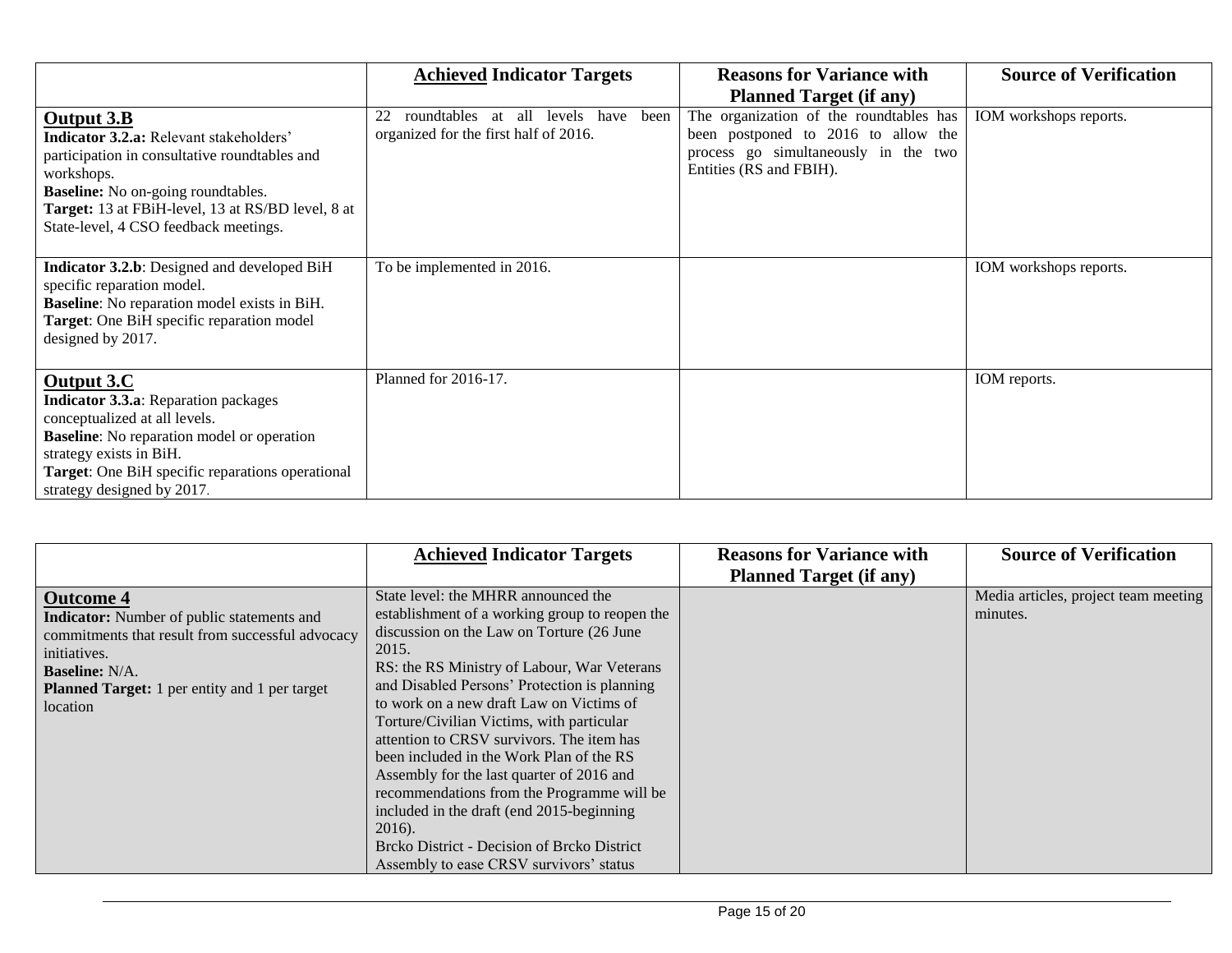|                                                                                                                                                                                                                                                      | <b>Achieved Indicator Targets</b>                                                                                                                                                                                                                                                                                                                                                                                                                                                                                                                                                                                                                                                                                             | <b>Reasons for Variance with</b><br><b>Planned Target (if any)</b>                                                                      | <b>Source of Verification</b>                          |
|------------------------------------------------------------------------------------------------------------------------------------------------------------------------------------------------------------------------------------------------------|-------------------------------------------------------------------------------------------------------------------------------------------------------------------------------------------------------------------------------------------------------------------------------------------------------------------------------------------------------------------------------------------------------------------------------------------------------------------------------------------------------------------------------------------------------------------------------------------------------------------------------------------------------------------------------------------------------------------------------|-----------------------------------------------------------------------------------------------------------------------------------------|--------------------------------------------------------|
|                                                                                                                                                                                                                                                      |                                                                                                                                                                                                                                                                                                                                                                                                                                                                                                                                                                                                                                                                                                                               |                                                                                                                                         |                                                        |
|                                                                                                                                                                                                                                                      | recognition abolishing the need for a final<br>sentence of the Court (July 2015)                                                                                                                                                                                                                                                                                                                                                                                                                                                                                                                                                                                                                                              |                                                                                                                                         |                                                        |
| Indicator: Increased in proportion of people who<br>are informed about current position and problems<br>CRSV survivors face<br><b>Baseline:</b> As determined by activities under<br>Outcome 1. (Meaning N/A).<br><b>Planned Target: 5% increase</b> | Baseline (established in 2015 with the research<br>on stigma): $51.7\%$ are informed (question #2:<br>To what extent are you informed about the<br>current situation in society and the problems<br>faced by survivors of sexual violence in the<br>war in $BiH$ ?) – Lower figures in rural areas, in<br>BD and in RS. Gender breakdown: 55.7% men<br>are informed and 48% women.                                                                                                                                                                                                                                                                                                                                            |                                                                                                                                         | Research on stigma against CRSV<br>survivors           |
| <b>Output 4.A</b><br>Indicator 4.1.a: Available data on this<br>phenomenon.<br>Baseline: No data available.<br>Target: Disaggregated data and insights into<br>linkages between gender identities and<br>GBV/CRSV.                                   | The first phase of the study on masculinities<br>and gender based violence was concluded in<br>2015 (research protocol), while the qualitative<br>part of the research will be finalized in March<br>2016.                                                                                                                                                                                                                                                                                                                                                                                                                                                                                                                    |                                                                                                                                         | Inception report submitted by<br>consultant            |
| Output 4.B<br>Indicator 4.2.a: Inter-agency/inter-governmental<br>outreach events of awareness raising/advocacy<br>initiatives.<br><b>Baseline: 0.</b><br>Target: 3 per year.                                                                        | 26 June 2015: marking of the United Nations<br>International Day in Support of Victims of<br>Torture held in the Parliament of BIH.<br>UNDP, in collaboration with FLA partners in<br>Zenica and Sarajevo, participated to the 16<br>days of activism against SGBV raising<br>awareness about the role of FLA providers<br>when it comes to support of GBV as well as<br>CRSV victims.<br>Officers from 6 Victim/Witness Support<br>Offices participated to the Regional<br>Training/Presentation on supporting the<br>Victims of gender-based and sexual violence in<br>conflict in Belgrade.<br>UN Women participation and presentation of<br>CRSV for the Peace Support Operations<br>Training Centre (PSOTC) in Sarajevo. | Due to the sensitivity of the topic the<br>project initially started on a low key vis a<br>vis visibility and public awareness raising. | Media articles, UNDP-supported<br>FLA Network website. |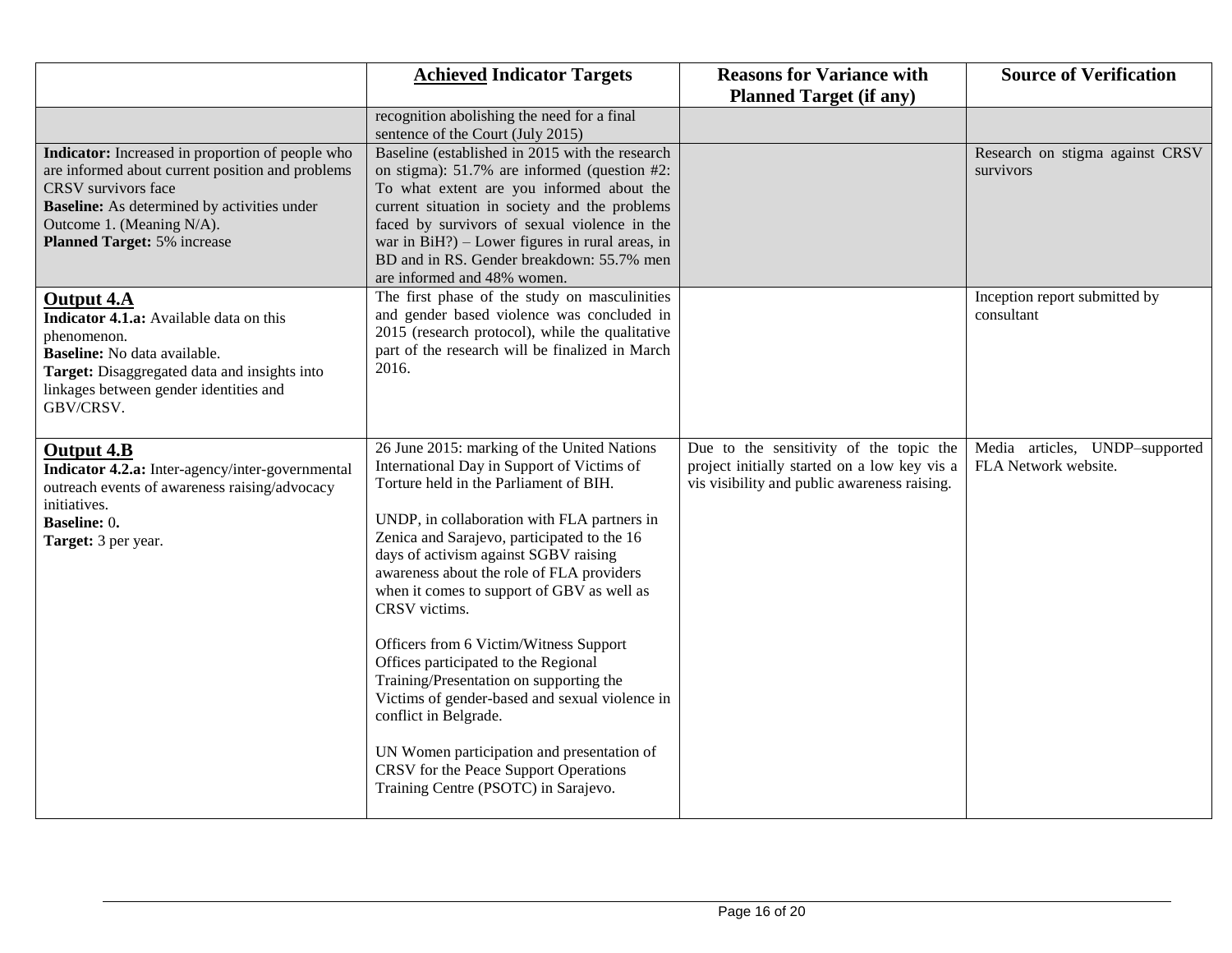|                                                                                                                                                                                                                                                  | <b>Achieved Indicator Targets</b>                                                                                                                                                                                                                                                                                                                                                                                                                                                                                                                                                                                                                                                                                                                                                                                                                                                                                                                                                                                                                                                            | <b>Reasons for Variance with</b> | <b>Source of Verification</b>                                            |
|--------------------------------------------------------------------------------------------------------------------------------------------------------------------------------------------------------------------------------------------------|----------------------------------------------------------------------------------------------------------------------------------------------------------------------------------------------------------------------------------------------------------------------------------------------------------------------------------------------------------------------------------------------------------------------------------------------------------------------------------------------------------------------------------------------------------------------------------------------------------------------------------------------------------------------------------------------------------------------------------------------------------------------------------------------------------------------------------------------------------------------------------------------------------------------------------------------------------------------------------------------------------------------------------------------------------------------------------------------|----------------------------------|--------------------------------------------------------------------------|
|                                                                                                                                                                                                                                                  |                                                                                                                                                                                                                                                                                                                                                                                                                                                                                                                                                                                                                                                                                                                                                                                                                                                                                                                                                                                                                                                                                              | <b>Planned Target (if any)</b>   |                                                                          |
| Indicator 4.2.b: Analysis prepared on<br>methodologies and approaches to outreach, data<br>collection.<br><b>Baseline:</b> Inadequate analysis on methodologies<br>and approaches.<br>Target: Analysis prepared by month 5 of<br>implementation. | Communication and advocacy plans developed<br>and advocacy briefs completed for health and<br>economic empowerment sectors.                                                                                                                                                                                                                                                                                                                                                                                                                                                                                                                                                                                                                                                                                                                                                                                                                                                                                                                                                                  |                                  | Communication strategy, advocacy<br>plan and briefs (UNFPA, UN<br>Women) |
| Indicator 4.2.c: Number of joint advocacy<br>initiatives that address key challenges faced in the<br>development and implementation of CRSV<br>policies.<br>Baseline: 0.<br>Target: 3 joint initiatives by 2017.                                 | April 2015: UN organizations organized a joint<br>meeting with all relevant representatives from<br>the MHRR, Gender Agency, the Joint<br>Parliamentary Commission on Human Rights,<br>RS government and Gender Center, FBIH<br>Government and Gender Center, etc. to raise<br>awareness on the issue of CRSV, present 2015<br>activities of the Programme and request further<br>feedback from partners.<br>July 2015: a presentation of the project's<br>activities has been held in Brcko at the<br>presence of the Human Rights Commission of<br>the Brcko District Parliamentary Assembly and<br>the Mayor.<br>In all target locations, between 2015 and early<br>2016, introductory joint meetings have been<br>held to present the Programme and seek<br>partners' support. In addition, other joint<br>meetings and visits were held with several<br>stakeholders in the three target locations, an<br>additional municipality in the RS and in the<br>Capital to advocate for support to the<br>Programme and improvement of legislation/<br>implementation of existing provisions. |                                  | Visits minutes, correspondence                                           |
| Indicator 4.2.d: Number of institutions reached<br>by advocacy.<br><b>Baseline: 0</b><br>Target: 4 institutions per target location.                                                                                                             | Location #1: 4 (Centre for War Crimes<br><b>Investigation and Search for Missing Persons</b><br>of RS, Ministry of Labour, War Veterans and<br>Disabled Persons' Protection of RS, Center for<br>Gender Equality of RS, Ministry of Interior of<br>RS)                                                                                                                                                                                                                                                                                                                                                                                                                                                                                                                                                                                                                                                                                                                                                                                                                                       |                                  | Visits minutes, correspondence                                           |
|                                                                                                                                                                                                                                                  | Location #2: 6 (Mayor's Cabinet, Health<br>institutions, Employment bureau, Department<br>for Education, Finance Department and<br>Assembly representatives)                                                                                                                                                                                                                                                                                                                                                                                                                                                                                                                                                                                                                                                                                                                                                                                                                                                                                                                                 |                                  |                                                                          |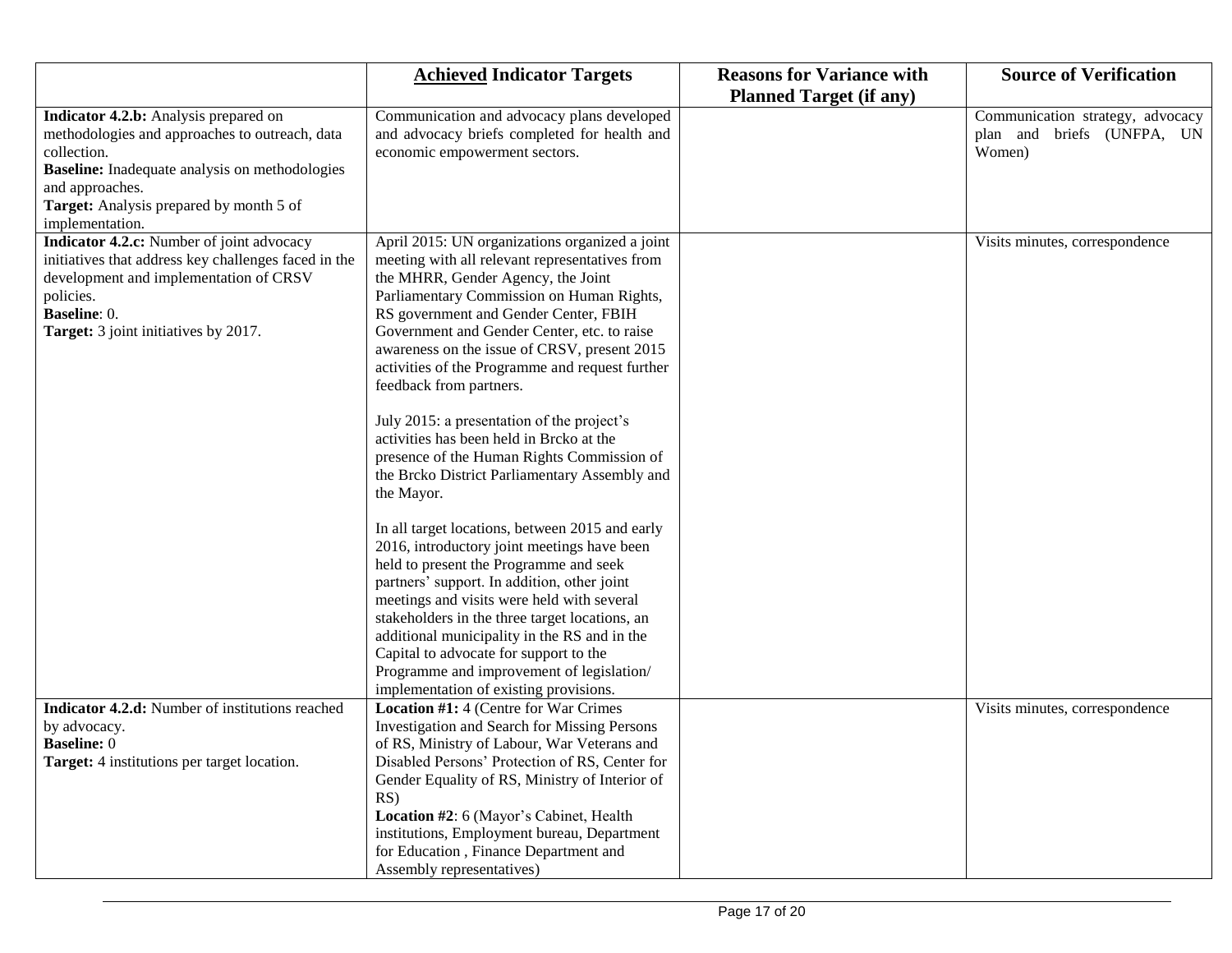|                                                                                                                                                                                                                                                                                                                                                                                  | <b>Achieved Indicator Targets</b>                                                                                                   | <b>Reasons for Variance with</b><br><b>Planned Target (if any)</b> | <b>Source of Verification</b>                                                                     |
|----------------------------------------------------------------------------------------------------------------------------------------------------------------------------------------------------------------------------------------------------------------------------------------------------------------------------------------------------------------------------------|-------------------------------------------------------------------------------------------------------------------------------------|--------------------------------------------------------------------|---------------------------------------------------------------------------------------------------|
| Output 4.C<br><b>Indicators 4.3.a:</b> Number of media outlets<br>representatives trained in preventing<br>stigmatization of CRSV survivors.<br><b>Baseline</b> : 0.<br><b>Target:</b> At least 3 representatives from each<br>major media outlets throughout the BIH (BiH<br>state level, FBiH, RS and Brcko District) trained<br>in addressing CRSV stigma in media reporting. | Training module and standards for media<br>reporting developed. Trainings planned for<br>2016.                                      |                                                                    | Training module and guidelines for<br>media reporting, reports from<br>training sessions (UNFPA). |
| <b>Indicator 4.3.b</b> : Number of media outlets reached<br>by advocacy and reporting according developed<br>standards.<br><b>Baseline: 0.</b><br>Target: 4 media outlets adopt/endorse standards<br>for CRSV media reporting.                                                                                                                                                   | media outlets have validated the standards<br>for media reporting. Endorsement and use is<br>expected to start after the trainings. |                                                                    | <b>UNFPA</b> reports                                                                              |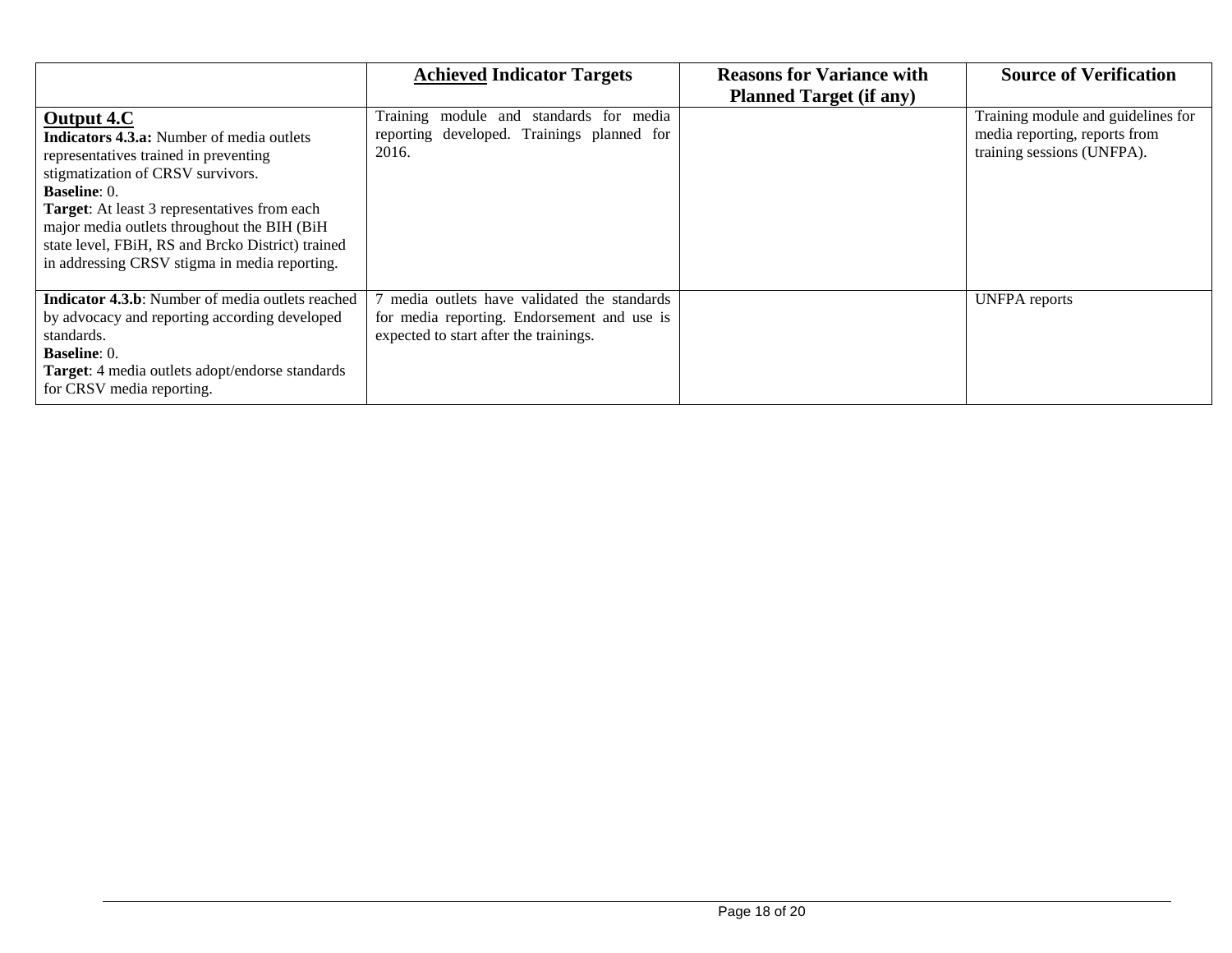#### *Free Legal Aid - Women victims of war torture and sexual violence*

Beneficiary N.N contacted the Center for Information and Legal Aid Zvornik/CILA Zvornik through a Mobile legal team, formed within CILA Zvornik. N.N contacted the open info line, requesting information on the rights of women as victims of war torture and war sexual violence, particularly inquiring about the possibilities and ways of filing a complaint against the perpetrator, receiving information from the Prosecutor's Office and the Court during the proceeding related to her legal case.

The attorney who interviewed the user had explained the legal system in these areas of law, pointing out which rights are in existence and in what way they are realized. On that occasion, the beneficiary asked for an appointment with the Mobile legal team in the office of Association of Detainees, in the region of Birač, being a member of the Association. The mobile legal team regularly provided free legal aid to marginalized groups of the society.



During the appointment, CILA learned that the beneficiary had not contacted anyone up until now, nor had anyone from the police, security or prosecution agencies contacted her. So far, she had only made a statement as a witness before the amenable Court in a proceeding for the compensation of war damages, initiated by another victim of war torture, with whom she was detained at the same time.

The legal team of CILA Zvornik has since taken over the case. Information about the women victims of war torture and war sexual violence has been

gathered and was forwarded to the Association of Detainees of region Birač, for the purpose of establishing collective contact and evidence submission to the amenable Prosecutor's Office. Upon the completion of consultation and the presentation of facts related to the necessary upcoming proceedings, the beneficiary has decided to address the Prosecutor's office in this manner. Following this decision, an appointment has been scheduled in the Association of Detainees of region Birač for the end of January 2015, along with the acting prosecutor from the Prosecutor's office, in order to discuss the submitted evidence and information regarding war crimes cases. The meeting was attended by twenty women victims of war torture and war sexual violence from the region of Birač, including this beneficiary.

Due to the suffered torture and war sexual violence, as well as the fact that her underage son has also been subjected to it, the beneficiary has expressed her final determination and will to speak about it. The beneficiary is indigent, therefore not having the opportunity to hire an attorney who would present her case in the proceeding of acquiring her rights and interests.

Thanks to free legal aid, the beneficiary has obtained the opportunity to solve her legal issue, protect her rights and interests as a victim of war torture and war-related sexual violence in the proceeding before the competent Court and Prosecutor's office.



### *Assistance to women victims of conflict-related sexual violence affected by the May 2014 floods*

A demonstration of mainstreaming the needs of CRSV survivors by UN Women and partners is the story of five women survivors and their families assisted through the UN Recovery Programme. Namely, during the devastating floods, women who survived CRSV were also affected. Given their vulnerability, the existing stigma and treatment of local authorities, a number of them did not manage to enter programs for reconstruction of their houses and livelihoods. UN Women, in cooperation with UNDP and the UN Flood Recovery Programme treated five women as priority for reconstruction and all of them had their property reconstructed.